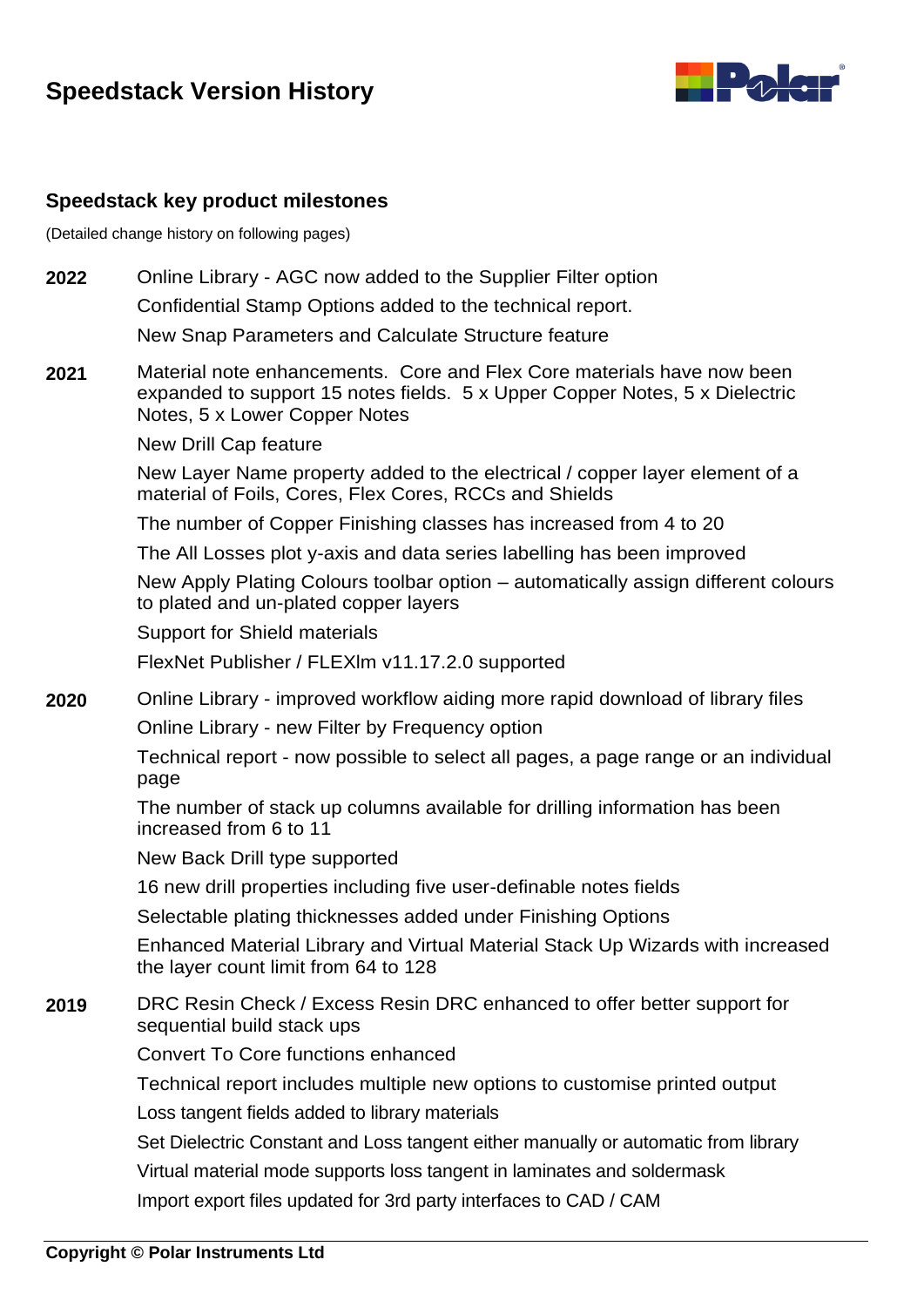Causal modeling extended to copper losses Four Additional Drill – Via fill types

- **2018** Import and export for industry-standard IPC-2581 Rev B files Eight new coplanar structures added, requested specifically for flex and rigid-flex designs Online Library - new On-Premise Mode New Cannonball-Huray method added to Surface Roughness Compensation options Full insertion loss data per structure including roughness modeling methodology Insertion loss graphs and data in reports Rich copy / paste insertion loss data to / from Si9000e Export insertion loss projects to Si9000e **2017** Online Library – download the latest material libraries Net Class functionality – enhances functionality when used in conjunction with CAD constraints managers Enhanced alignment of flex materials – through addition of material attributes – eases visualisation of bikini build flex construction Proportional view – to investigate appeal of a "virtual cross section" view **2016** Edit and change copper layer types without losing impedance structures, new structure validation options, added barcode output to bill of materials. **2015** Exports to Cadence Allegro, Mentor Xpedition, Zuken CR-8000 and Ucamco Integr8tor. Copy groups of impedance structures to new Si8000m and Si9000e projects option.
- **2014** Export to IPC2581 rev B, Support for Stacked laser vias, enhanced copy / paste material library properties, and all new material library wizard.

For detailed changes – please read on: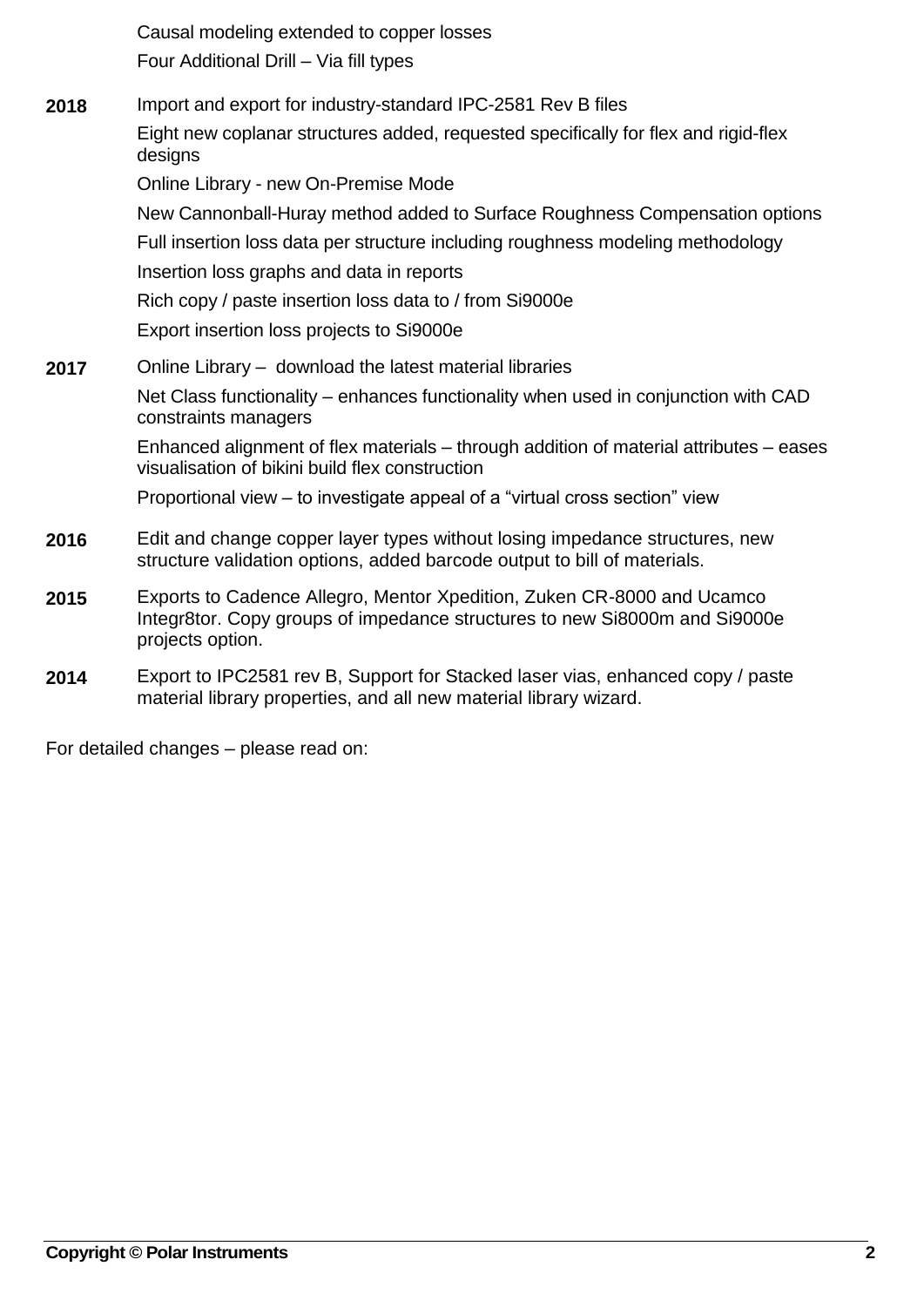## **Version 22.05.06**

### *Enhancements / changes / additions*

- 1. Online Library. AGC now added to the Supplier Filter option
- 2. Improvements to the way the impedance structure substrate height (H parameter values) are calculated for Embedded Microstrip structures when the outer electrical layer is designated as Mixed. 001-00-000893, 479-02-000109
- 3. Confidential Stamp Options added to the technical report. The location and text can be configured using the new Confidential option from the technical report Options menu. 438-04-000182

#### Fixed

1. If a stack up was created with just two ident materials with no other different material types, an exception would occur. This is now resolved. 438-04-000246

## **Version 22.01.01**

## *Enhancements / changes / additions*

- 1. New Snap Parameters and Calculate Structure feature added to the Controlled Impedance tab toolbar. 458-02-000012, 001-00-000500, 438-03-000103, 438-03- 000329, 438-03-000200, 326-01-000059, 409-01-000002, 458-01-000064, 325-01- 000481
	- a. Snap / round parameters to practical values that are more appropriate for fabrication
	- b. The Snap feature supports the following structure parameters : Lower Trace Width (W1), Upper Trace Width (W2), Lower Ground Strip Width (G1), Upper Ground Strip Width (G2), Trace Separation (S1), Ground Strip Separation (D1), Trace Offset (O1)
	- c. The Snap To value for each parameter is held in the configuration settings, Tools | Options | Structure Defaults tab
- 2. The Material Library now supports materials with a dielectric thickness tolerance of 0%. Previous versions of Speedstack would prompt the user to enter a value greater than 0%. 001-00-000880
- 3. The Speedstack installer will now upgrade the existing version without needing to uninstall first.

## **Version 21.11.17**

### Fixes

1. On flex core materials, when selecting the upper or lower copper regions, the blue highlight did not always highlight the copper region. This is now resolved. 001-00- 000883

# **Version 21.11.01**

- 1. Material note enhancements. 458-01-000030, 438-04-000106, 001-00-000286, 001-00- 000262, 438-03-000673
- 2. Core and Flex Core materials have now been expanded to support 15 notes fields. 5 x Upper Copper Notes, 5 x Dielectric Notes, 5 x Lower Copper Notes
- 3. RCC and Shield materials have now been expanded to support 10 notes fields. 5 x Copper Notes, 5 x Dielectric Notes
- 4. Material Library updated to support new material note properties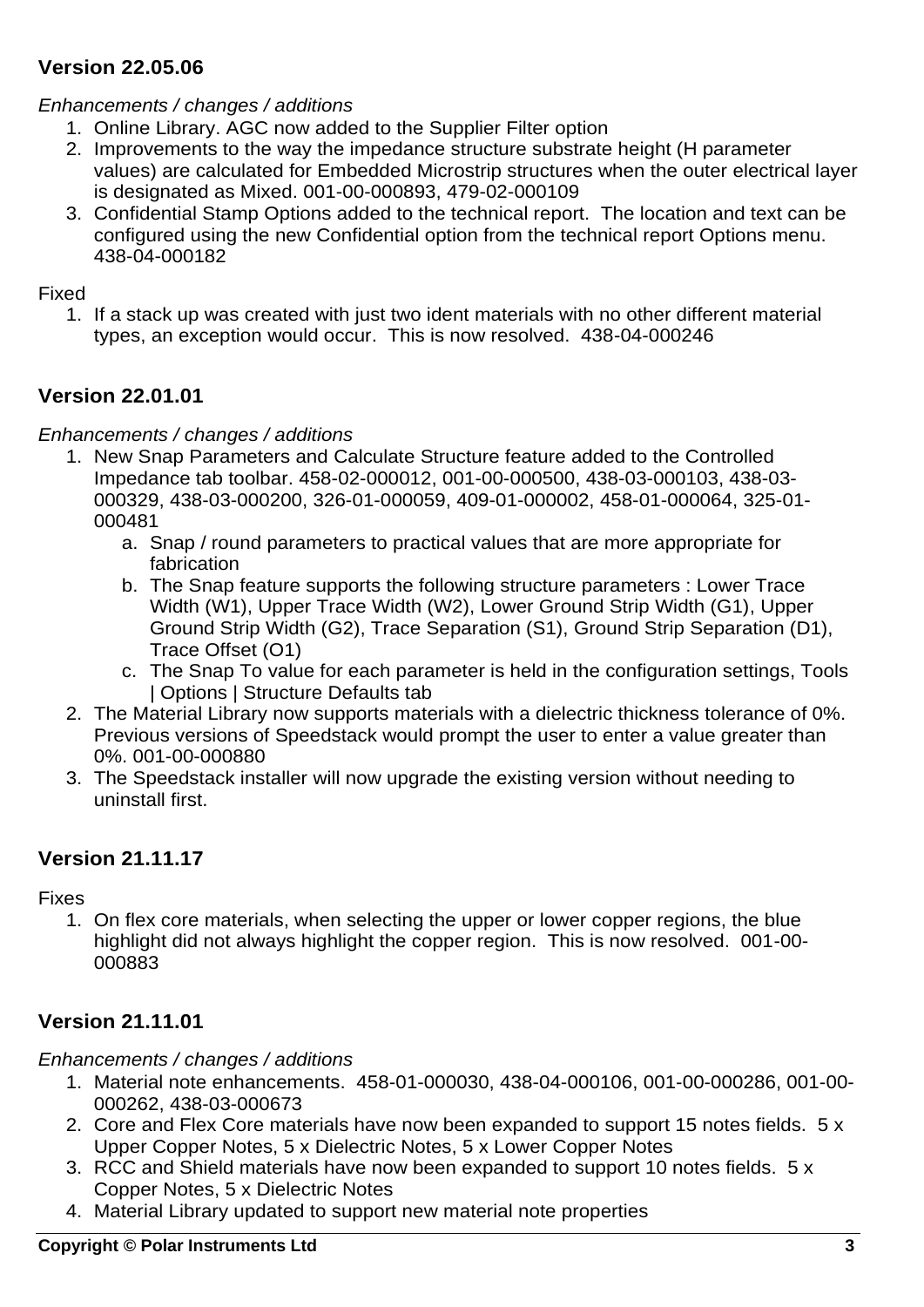- 5. Material library import & export CSV / text file format for Core, Flex Core, RCC and Shield materials has been expanded to support the new material note properties
- 6. Stack up editor and Printing updated to support new material note properties
- 7. New import / export XML STKX v23.00 and SSX v13.00 file formats to support the new material note properties
- 8. CSV export option enhanced to support the new material note properties
- 9. Online Library. On-Premise Mode now provides an Application Note link with details on how to configure the on-premise mode library and obtain the latest material library data

1. When adding an impedance structure to a core from the right-click menu, the electrical layer was sometimes deselected if the Controlled Impedance tab wasn't selected. This has now been resolved. 458-02-000011

# **Version 21.07.08**

*Enhancements / changes / additions*

- 1. New drill cap feature. Two new properties have been introduced: First Layer Capped, Second Layer Capped. The Add Drill and Drill Properties dialogs have been updated with checkboxes to identify whether a drill is capped - 442-02-000095, 001-00-000850, 001-00-000550, 442-02-000217
	- a. For mechanical through plated drills it is now possible to cap the First Layer, the Second Layer or both
	- b. For laser through plated drills it is now possible to cap the First Layer
- 2. Graphics and Printing updated to support new drill capped properties
- 3. New import / export XML STKX v22.00 and SSX v12.00 file formats to support the new drill capped properties
- 4. CSV export option enhanced to support the new drill capped properties

Fixes

1. Structures are sometimes removed from the Master stack up when sub-stacks are created using the Add Stack - Define by Layers option - 001-00-000871

# **Version 21.05.06**

- 1. New Layer Name property added to the electrical / copper layer element of a material for Foils, Cores, Flex Cores, RCCs and Shields. Speedstack will continue to use the automatic layer numbers but this new text field allows users to key in their own layer names
- 2. Layer Name supported in the Properties dialog, Selected Item Information grid and mouse over the electrical layer where the Layer Name will now display alongside the layer number and the amount of structures
- 3. Graphics and Printing updated to support new Layer Name property
- 4. Configuration Options | General | Display Field 5 now supports Layer Name as a userselectable option so that it can be displayed alongside the stack up graphic
- 5. For first time installation the Configuration Options | General | Display Field default settings have been changed as follows:
	- a. Display Field  $3 =$  Description (as before)
	- b. Display Field 4 = Dielectric Constant / Loss Tangent
	- c. Display Field 5 = Process Thickness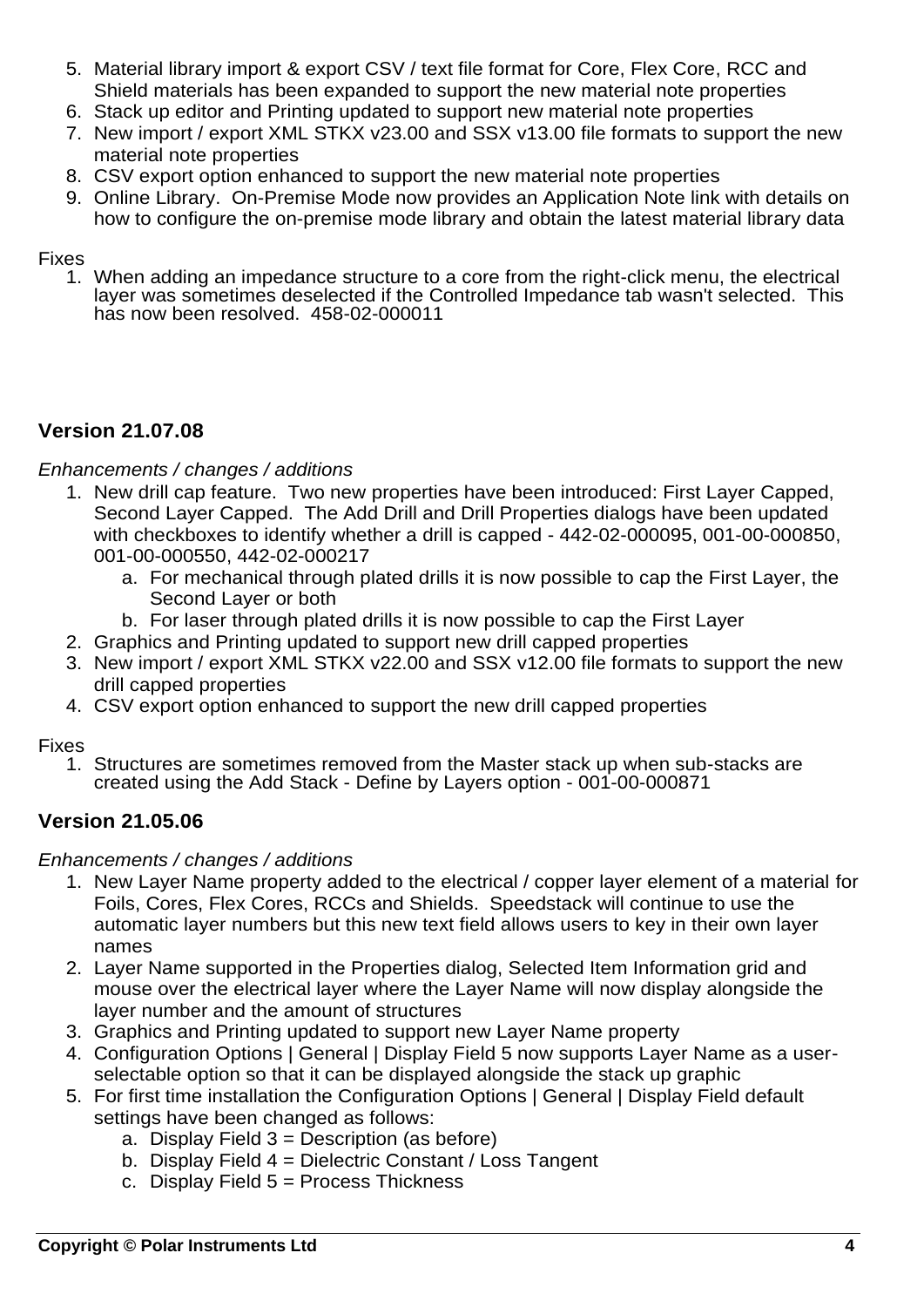- 6. New import / export XML STKX v21.00 and SSX v11.00 file formats to support Layer Name property
- 7. CSV export option enhanced to support the new Layer Name property
- 8. Gerber export option enhanced to support the new Layer Name property
- 9. DXF export option enhanced to support the new Layer Name property
- 10.The number of Copper Finishing classes has increased from 4 to 20. User selectable plating thicknesses under Finishing Options (Copper Coverage & Simple % Methods) - 438-04-000191, 001-00-000868

## **Version 21.04**

#### *Enhancements / changes / additions*

- 1. Frequency Dependent Calculations enhancements. The All Losses plot y-axis and data series labelling has been improved. Now easier to distinguish between Smooth Conductor Loss and Conductor Loss with Roughness - 473-03-000011
- 2. Frequency Dependent Calculations enhancements. The result data grid column labelling has been improved. Now easier to distinguish between Smooth Conductor Loss and Conductor Loss with Roughness - 473-03-000011
- 3. Printing. The All Losses plot y-axis and data series labelling has been improved. Now easier to distinguish between Smooth Conductor Loss and Conductor Loss with Roughness - 473-03-000011
- 4. CalcEngine. Updated to the latest edition (v21.03.01)
- 5. Frequency Dependent Calculations graphing enhancements. Now supports the latest edition of the PolarGraph library (v20.10) to match the version delivered with the Si8000m and Si9000e

## **Version 21.03**

### *Enhancements / changes / additions*

- 1. New Apply Plating Colours toolbar option. Automatically assign different colours to plated and un-plated copper layers. Plated layers are determined by checking the copper base and finished thickness, Plated = boolean(finished thickness > base thickness)
- 2. The Tools | Options | Colours has two new customisable colours that can be specified for plated and un-plated copper layers
- 3. Online Library. Rename supplier from Hitachi to Showa Denko 001-00-000854
- 4. Online Library. Tatsuta now added to the Supplier Filter option 001-00-000860
- 5. Online Library. More frequencies added to the 'Filter by Frequency' option 001-00- 000855
- 6. Online Library. When On-Premise mode is selected a single call to check internet connectivity sometimes causes a 'The remote name could not be resolved' message if no internet connection available. This has now been resolved. 001-00-000856, 470-02- 000014
- 7. Printing. For rigid-flex designs with sub-stacks, long sub-stack names on the overview page could sometimes be truncated. This is now detected and word wrapped over multiple lines - 438-04-000183
- 8. Printing. When generating a report the page numbering / total pages numbering has now been corrected - 001-00-000861
- 9. More robust error handler code for instances where Speedstack.exe.config is missing / corrupt

## **Version 21.02**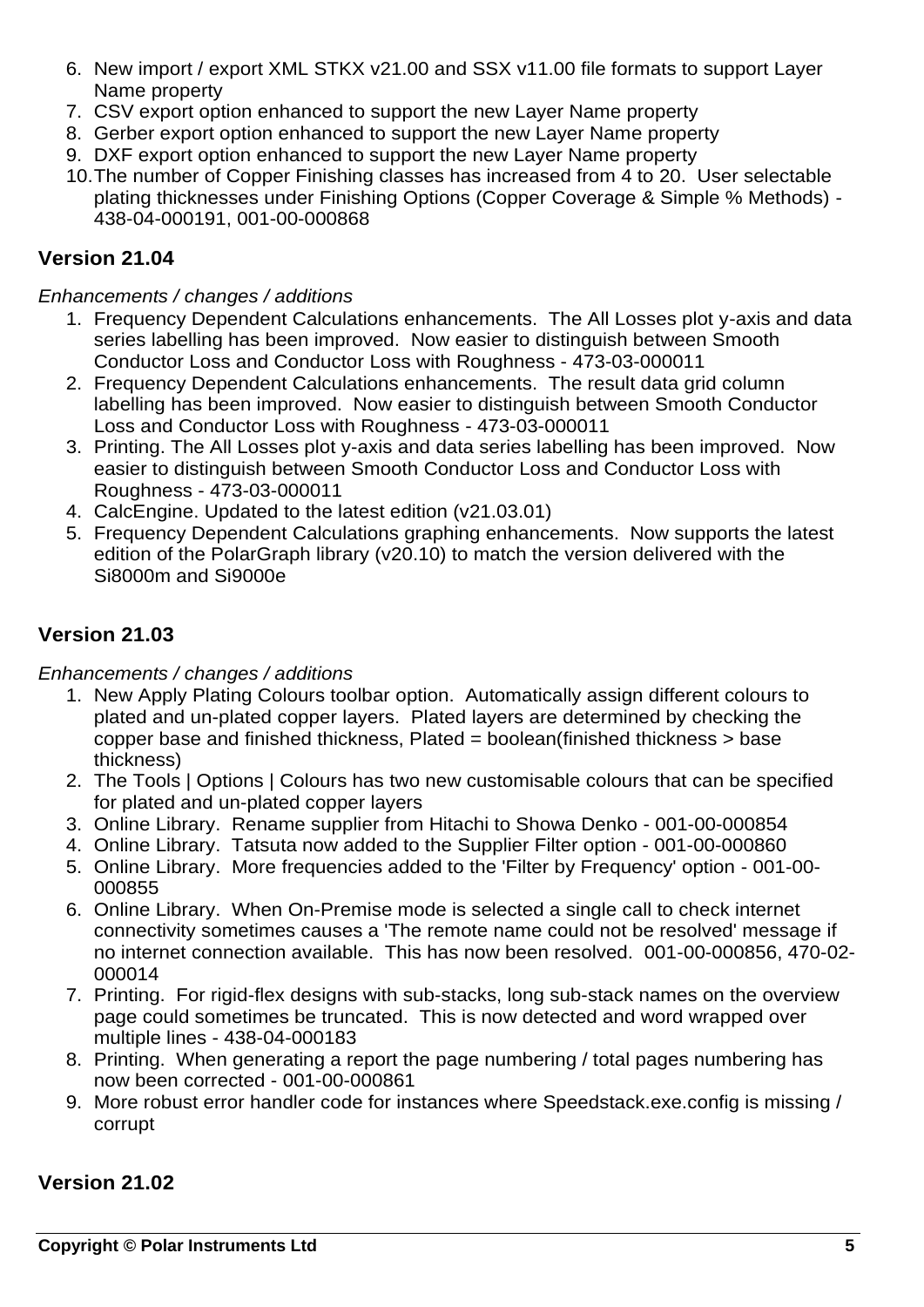#### *Enhancements / changes / additions*

- 1. New Shield material added 438-02-000122, 438-03-000478, 458-02-000007, 001-00- 000369, 438-03-000294, 438-03-000427, 438-03-000428, 429-03-000020
- 2. Graphics and Printing updated to support new Shield material
- 3. New import / export XML STKX v20.00 and SSX v10.00 file formats to support new Shield material
- 4. CSV export option enhanced to support new Shield material
- 5. Gerber export option enhanced to support new Shield material
- 6. DXF export option enhanced to support new Shield material
- 7. Structures: When adding to the stack up an additional check has been added to detect when the Finished Thickness of the Reference Plane is less than 1um
- 8. File | Export menu now contains a Support Information option to display an application note detailing the latest Polar export information
- 9. CalcEngine. Updated to the latest edition v20.08.24
- 10.FlexNet Publisher / FLEXlm v11.17.2 now supported

#### **Fixes**

- 1. Export: The Gerber and DXF export options now correctly supports the copper surface information for RCC materials
- 2. Printing: Problem where some drills were not printed when the stack up spanned multiple pages has now been resolved

## **Version 21.01**

*Enhancements / changes / additions*

1. FlexNet Publisher / FLEXlm v11.17.2.0 supported

# **Version 20.11**

*Enhancements / changes / additions*

- 1. Online Library. Improved workflow aiding more rapid download of library files 458-01- 000111
- 2. Online Library. ShengYi now added to the Supplier Filter option
- 3. Material Library. Import Library support improved for European nations that use a comma as the decimal symbol - 479-02-000047, 438-03-000727

## **Version 20.09**

*Enhancements / changes / additions*

- 1. Online Library. Nan Ya Plastics now added to the Supplier Filter option
- 2. Online Library. Updated to support Pure-FTPd secure FTP daemon v1.0.49 001-00- 000847
- 3. Printing. When generating the technical report it is now possible to select all pages, a page range or an individual page - 438-04-000134

#### Fixes

1. For Core and Flexible Core materials, when using Properties | Remove Copper option to create a single-sided core, drills are sometimes incorrectly removed when adding a substack. This has now been resolved - 001-00-000840, 438-04-000132

### **Version 20.06**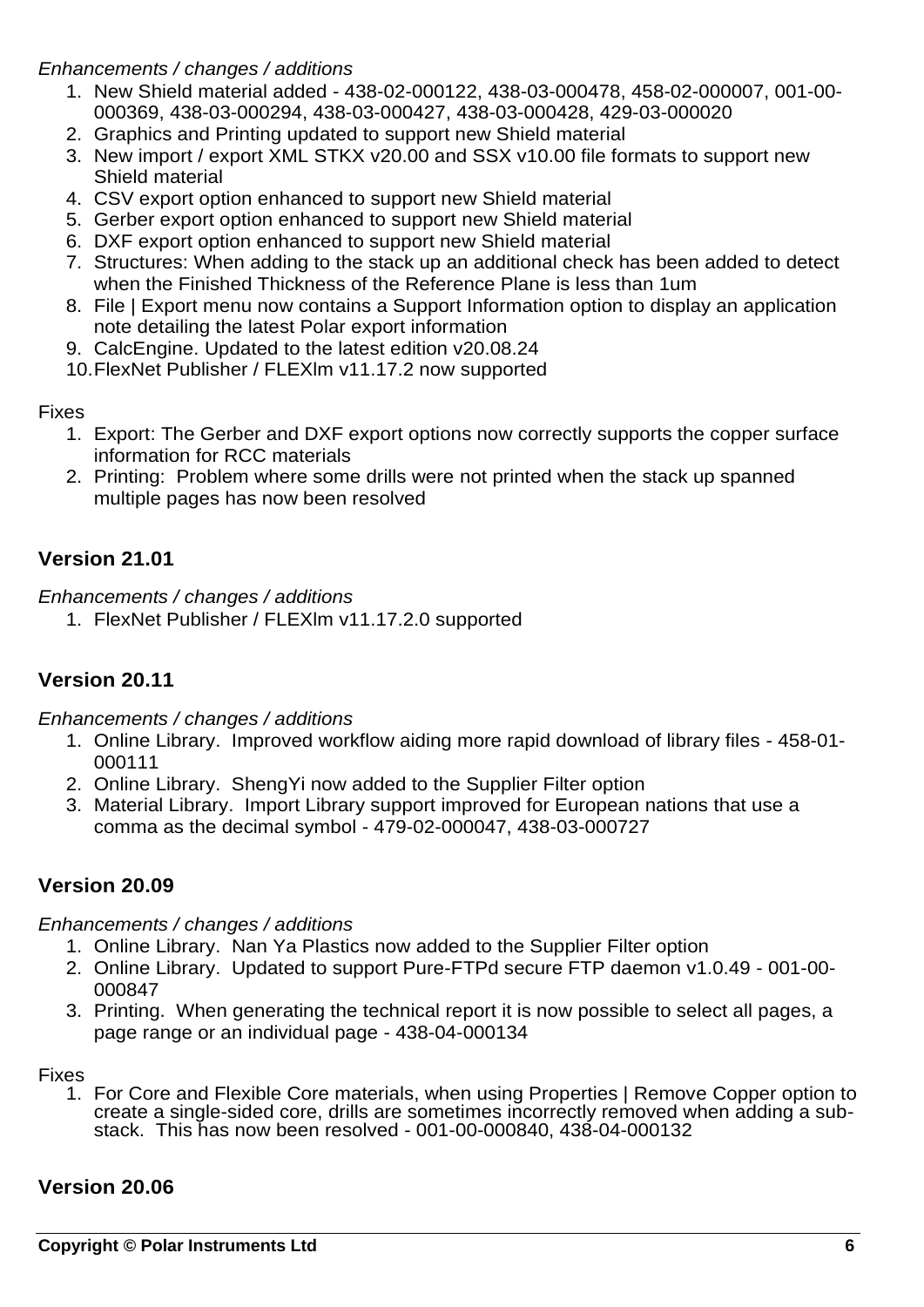### *Enhancements / changes / additions*

- 1. Drilling Enhancements. New Back Drill Minimum Distance From Must-Not-Cut Layer and Back Drill Maximum Distance From Must-Not-Cut Layer added - 001-00-000844, 442-03-000009
- 2. New import / export XML STKX v19.00 and SSX v9.00 file formats to support new drill features
- 3. CSV export option enhanced to support new drill features
- 4. Printing: Improvements to Bill-of-Materials table to better support sub-stacks 001-00- 000843

Fixes

1. Printing: When printing in wide-stack mode the mixed layer appearance on the overview page has now been corrected - 001-00-000842

# **Version 20.05**

*Enhancements / changes / additions*

- 1. Drill Enhancements. The number of stack up columns available for drilling information has been increased from 6 to 11
- 2. Graphics and Printing updated to support new Drilling features
- 3. New import / export XML STKX v18.00 and SSX v8.00 file formats to support new drill features
- 4. Online Library. New Filter by Frequency option to select libraries where the dielectric constant / loss tangent data is specified at a known frequency
- 5. Online Library. New material families added for Arlon, Isola, ITEQ and TUC

Fixes

- 1. Printing: Solder Mask Thickness dimension arrows 438-04-000091
- 2. Printing: a problem that sometimes occurred with the drill graphic on the overview page has now been resolved - 001-00-000838
- 3. Solder Mask Properties dielectric constant and loss tangent decimal precision (mask) now fixed to 4 decimal places regardless on units selected - 001-00-000841
- 4. Export to CSV where data contained in language resource files sometimes caused an error - 479-02-000025, 001-00-000836

# **Version 20.02**

*Enhancements / changes / additions*

- 1. Enhancements to the Navigator graphics
- 2. Enhancements to the Technical Report

# **Version 20.01**

- 1. Drilling Enhancements:
	- a. Minimum Pad Size, Minimum Drill Size, Minimum Drill Size Tolerance and Minimum Barrel Wall Thickness fields added to the Hole Information section - 438-03-000479
	- b. Five Note fields added 458-01-000029, 438-03-000388, 473-02-000018
	- c. New Back Drill type now supported. Back Drill Must Cut Layer No, Back Drill Must Not Cut Layer No, Back Drill Minimum Distance From Cut Layer, Back Drill Maximum Distance From Cut Layer, Back Drill Primary Drill Size fields added - 458-01-000021, 473-02-000017, 429-03-000048
- 2. Graphics and Printing updated to support new Drilling features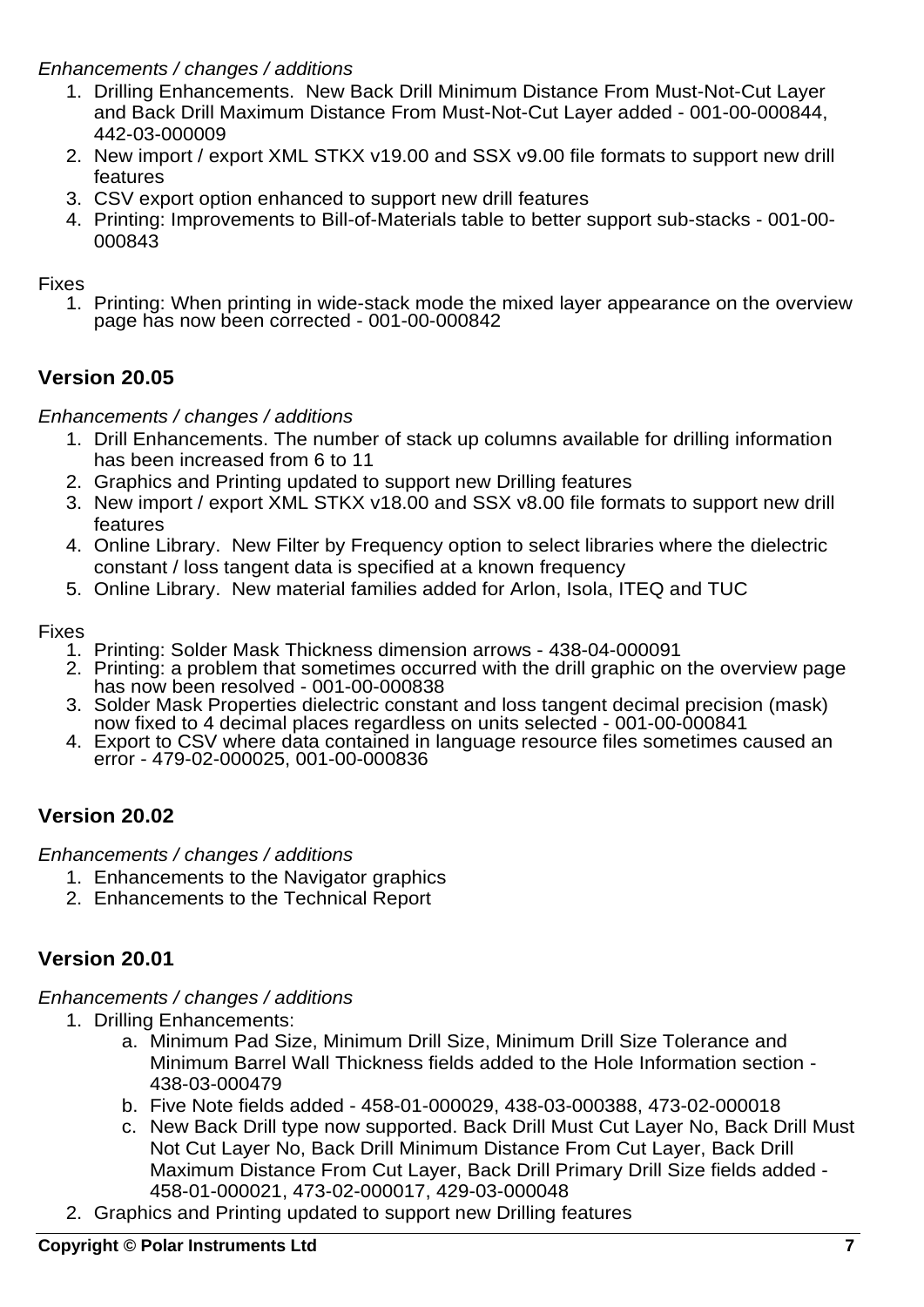- 3. New import / export XML STKX v17.00 and SSX v7.00 file formats to support new drill features
- 4. CSV export option enhanced to support new drill features
- 5. Gerber export option enhanced to support new drill features. The new Minimum Pad Size, Minimum Drill Size, Minimum Drill Size Tolerance and Minimum Barrel Wall Thickness fields have been added to the export file but the Back Drilling graphic is not supported in the Gerber output
- 6. DXF export option enhanced to support new drill features. The new Minimum Pad Size, Minimum Drill Size, Minimum Drill Size Tolerance and Minimum Barrel Wall Thickness fields have been added to the export file but the Back Drilling graphic is not supported in the DXF output
- 7. The File | Export | Mentor Graphics sub-menu now contains just the V11.00 and V12.00 of STKX that are the versions supported by Mentor - 001-00-000795
- 8. Four selectable plating thicknesses added under Finishing Options (Copper Coverage & Simple Percentage Methods) - 429-03-000038
	- a. Removed the need for XML Schema for the saving of these options.
	- b. Options are saved under a new filename (FinishingMethodSettings.optx)
- 9. Material Library and Virtual Material Stack Up Wizards. Increased the layer count limit from 64 to 128 - see ticket 458-02-000006
- 10.Frequency Dependent Calculations graphing enhancements. Now supports the latest edition of the PolarGraph library (v19.08) to match the version delivered with the Si8000m and Si9000e
- 11.CalcEngine. Updated to the latest edition (v19.11.22)
- 12.Cleaned up some visual glitches in Flex Navigator
- 13.Coverlay. In Virtual Material Mode the coverlay base thickness parameter value is now read-only to match other material types - 001-00-000807
- 14.When saving stack up designs with controlled impedance structures, a warning is now displayed if either File | Save Stack As or File | Save Stack are selected. The user can still save the stack up only file format (.STK) but are now warned that structure data will be lost - 438-03-000330, 440-03-000021
- 15.Swap Material. Retain Data FileName for solder mask and ident materials when swapping with other items in library - 001-00-000772
- 16.Online Library. TUC now added to the Supplier Filter option
- 17.Shortcut for Tools-Set Finishing Method now changed to SHIFT + CTRL + M (001-00- 000801)

- 1. Printing: where a table header block may be left isolated at the bottom of a page where there is just enough space for the header but not enough for the first data row, resulting in the next page starting another header block.
- 2. Printing: where if the Footer is disabled sub-stacks cover page will not print properly.

# **Version 19.05**

## *Enhancements / changes / additions*

- 1. DRC Resin Check / Excess Resin. Algorithm enhanced to offer better support for sequential build stack ups - 438-03-000615, 438-03-000397, 477-01-000007, 473-01- 000021
- 2. Convert to Core. When converting two Foils to a single Core material the lower copper Trace Inverted flag is now automatically set to true. This speeds up the Convert to Core operation, in previous versions of Speedstack it was necessary to set the Trace Inverted flag on the foil prior to using the Convert to Core function - 458-01-000122
- 3. Convert to Core. It is now possible to convert two Foils to either a Core or a Flexible Core material - 001-00-000586
- 4. Online Library. The Ventec logo has now been updated

## **Copyright © Polar Instruments Ltd 8**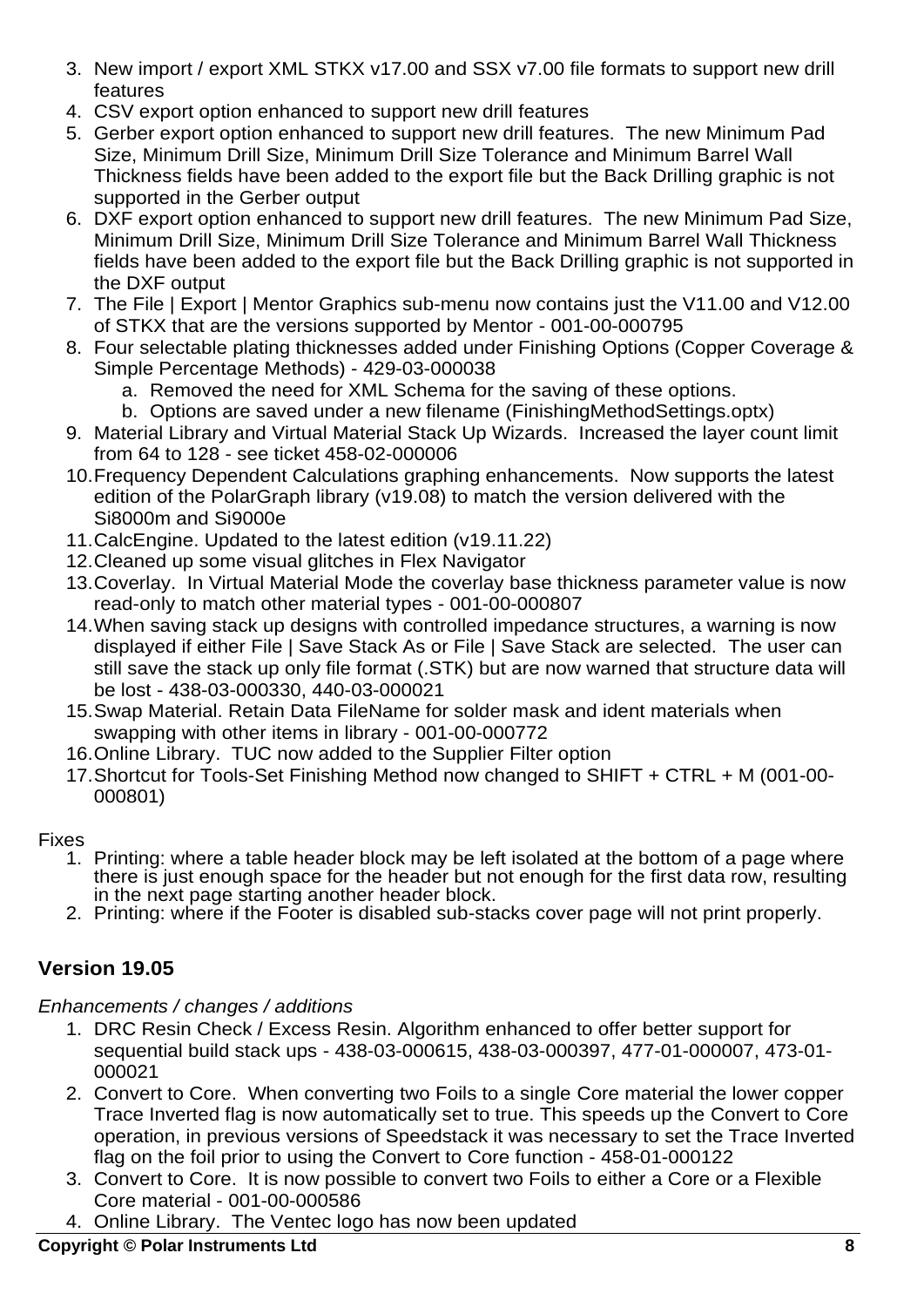- 5. CalcEngine. Causal surface roughness calculation improvements
- 6. Help | Latest Versions option added to display web pages detailing the latest Polar product versions
- 7. Printing: Added ability to sort Impedance table that groups Single-Ended structures together followed by Differential structures together, per-layer - 429-03-000040 Option found under menu [Options->Controlled Impedance Data table->Sort Structures in SE/Diff Order Per Layer]
- 8. Printing: New Footer Section under options allowing ability to:
	- a. Hide / Suppress the Footer 429-03-000056
	- b. Show an alternative/expanded footer that will accommodate long stack names 438-03-000682
	- c. Override Main Footer labels to user-definable ones 438-03-000682
	- Options found under menu [Options->Footer...]
- 9. Printing: Stack thickness value (on the left-side of the stack) has its own decimal accuracy setting - 442-02-000210

Option found under menu [Stack Data Table->Stackup Thickness Decimal Accuracy]

10.Structure Layer Properties dialog. Altered layout to suit Asia Pacific Windows (Japanese, Simplified Chinese and Traditional Chinese) - 001-00-000793

## Fixes

1. Bug in Wizard where doing a Core build results in the stack up thickness with solder mask value being incorrect

# **Version 19.01**

- 1. Material Library enhancements. New loss tangent field added to eight materials, Core, RCC, Prepreg, Solder Mask, Flexible Core, Bondply, Adhesive and Coverlay – 458-01- 000054, 458-01-000074, 458-01-000075, 438-03-000328, 429-03-000022, 440-03- 000036
- 2. Stack Up Editor enhancements. Loss tangent field now supported within the stack up editor for the appropriate materials:
	- a. Add, swap, copy / paste materials, symmetry mode functions updated to support loss tangent
	- b. Updated properties dialogs to support loss tangent
	- c. New selectable display columns for 'Loss Tangent' and combined 'Dielectric Constant / Loss Tangent' next to stack up graphical image
- 3. Frequency Dependent Calculations enhancements. The Dielectric Constant Ref Er field(s) and Loss Tangent Ref TanD field(s) may now be populated from the stack up materials. The new 'Set Dielectric Constant (Er) from Stack Up materials' and 'Set Loss Tangent (TanD) from Stack Up materials' checkboxes allow the user to nominate which data from the stack up auto-populates the Ref Er and Ref TanD columns, deselecting allows the user to key in the value(s)
- 4. Printing. New selectable 'Loss Tangent' column for the stack up data table
- 5. Virtual Material Mode wizard updated to support loss tangent.
- 6. Updated bi-directional copy / paste interface between Speedstack and Si9000e now with improved support for loss tangent (Ref TanD)
- 7. New import / export XML STKX v16.00 and SSX v6.00 file formats to support loss tangent and new drill fill types
- 8. IPC-2581 Rev B import / export options enhanced to support loss tangent
- 9. CSV export option enhanced to support loss tangent
- 10.Gerber export option enhanced to support loss tangent
- 11.DXF export option enhanced to support loss tangent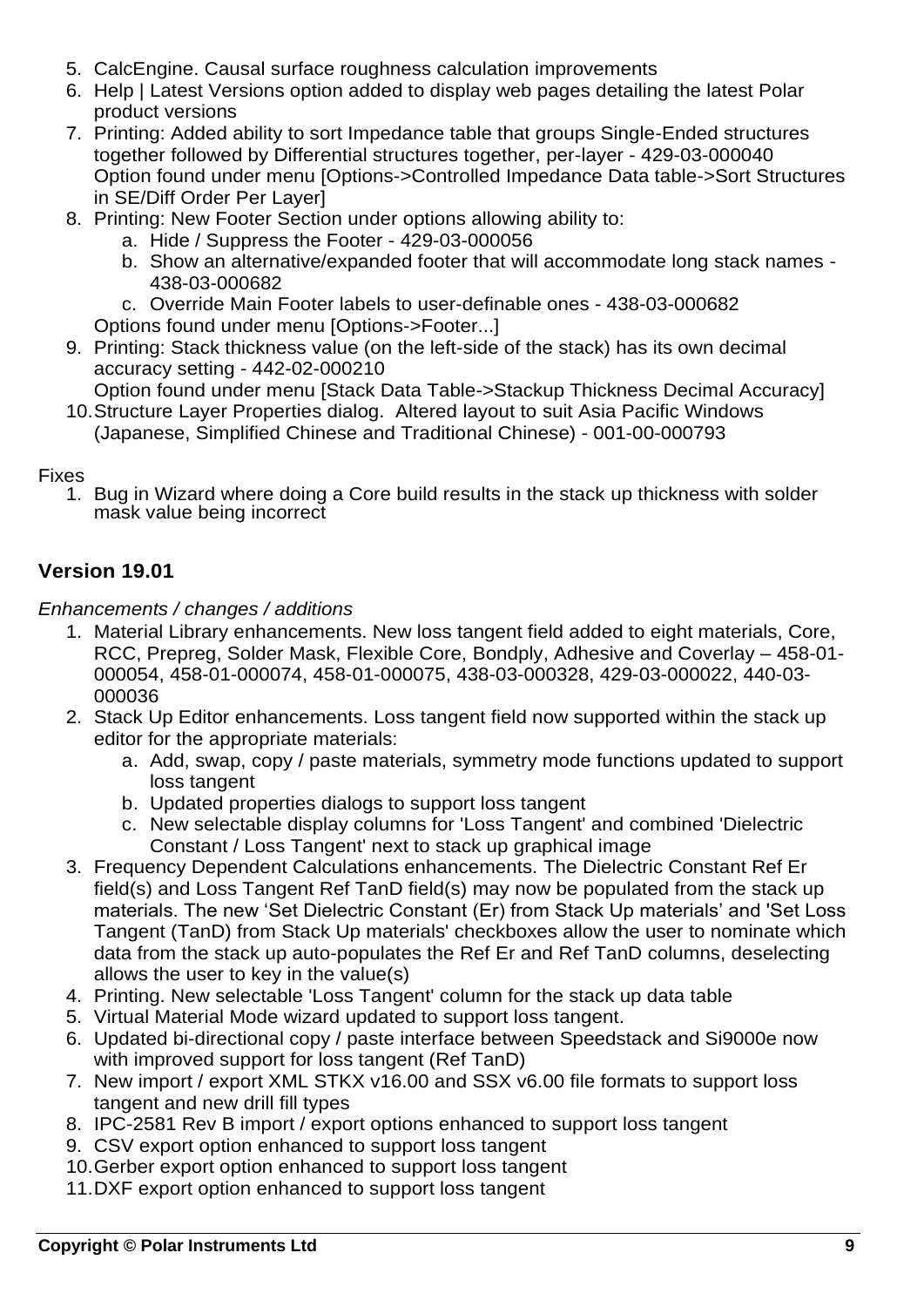- 12.Rigid-Flex Improvements. When introducing air gaps into a sub-stack that previously had contiguous materials it is now possible to reassign this sub-stack to one that contains mini-stacks, by using the 'Reset Mini-Stack Settings' option from the Navigator menu. This is especially useful when designing 'book-binder' or 'doublet' rigid-flex constructions.
- 13.Online Library. When using On-Premise Mode no calls are now made to ftp://polarinstruments.com to check whether it is reachable. Previously, this check in itself can cause an error if no internet connection is available – 470-02-000014
- 14.Online Library. Pillar now added to the Supplier Filter option 468-01-000028
- 15.Drill / Via Fill Types. Non-Conductive, Conductive, Sintering Paste and Copper Paste fill types have now been added - 473-02-000015
- 16.Configuration Options. When Speedstack is installed for the first time the licensing will default to the Si9000e link rather than the Si8000m link - 001-00-000773
- 17.Configuration Options. The option to set the amalgamated dielectric constant threshold has been deprecated. New amalgamation algorithm implemented
- 18.Ucamco Interface. The File menu 'Save and Continue' and 'Save and Quit' options now support the SSX v6.00 file format – 001-00-000777
- 19.Ucamco Interface. The File menu 'Discard and Quit' message has been altered to clarify functionality - 001-00-000778
- 20.Material Library. The Description column default width in the material library has now increased to 300 pixels for all material types - 438-03-000639
- 21.Impedance and Insertion Loss Calculations new calculation engine supported. These improvements may slightly alter the calculation results
	- a. New amalgamation algorithm now amalgamates multiple substrates to a single substrate for both dielectric constant and loss tangent
	- b. Modifications implemented to support causal surface roughness
	- c. Differential Offset CoplanarStrips 2B2A substrate three (H3) and four (H4) calculation corrected - 001-00-000756
- 22.Printing. Legacy print options have been deprecated 438-03-000620

- 1. Behaviour difference between Add CI Structure menu item and impedance toolbar '+' button. The dialog to nominate how mini-stacks should be handled does not appear when the Add CI Structure menu item is selected – 001-00-000771
- 2. Printing. On some occasions the 'Stack Up Thickness (laminate to laminate)' option did not correctly include the foil thickness on sequential lamination builds. This is now resolved - 479-01-000017

# **Version 18.08**

- 1. Updated Export to IPC-2581 Rev B option with interactive interface. Now supports stack up material and structure information (458-01-000016, 458-01-000087, 001-00-000649, 001-00-000746, 438-03-000519, 438-03-000521, 438-03-000519)
- 2. New Import IPC-2581 Rev B option with interactive interface. Supports stack up material and structure information (438-03-000262, 429-03-000031, 468-01-000020, 458-01- 000051)
- 3. Online Library. New On-Premise Mode to allow for users who cannot connect to ftp://polarinstruments.com due to network security restrictions (473-01-000009, 473-01- 000008, 464-01-000029, 438-03-000585, 001-00-000734)
- 4. New Coplanar Structure support. Eight new structures have been added, requested specifically for flex and rigid-flex designs (429-03-000028, 458-01-000039, 001-00- 000706, 438-03-000514, 427-01-000044, 429-03-000046)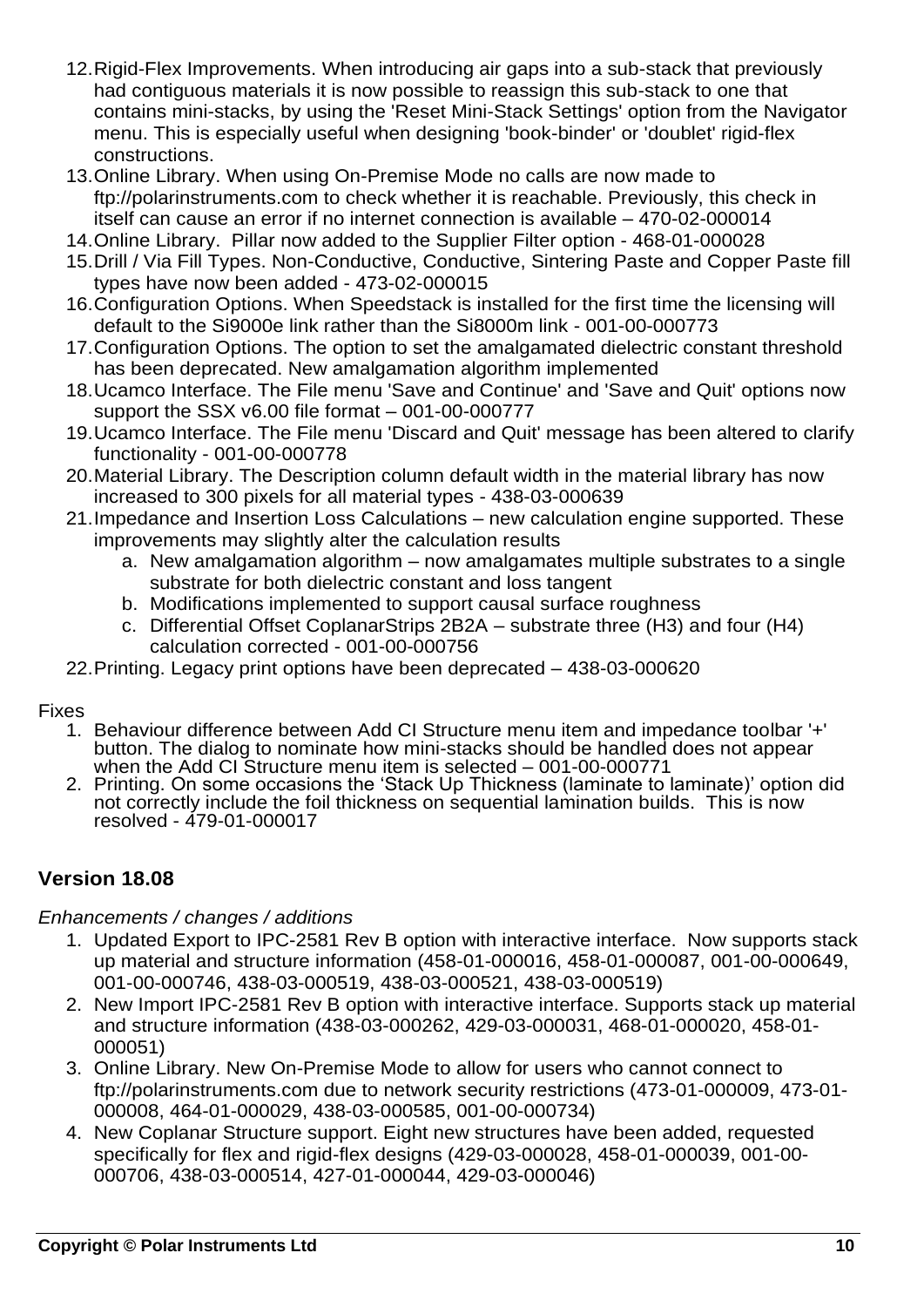- a. Four new single-ended structures: Offset Coplanar Strips 1B2A, Offset Coplanar Strips 2B2A, Offset Coplanar Waveguide 1B2A, Offset Coplanar Waveguide 2B2A
- b. Four new differential structures: Differential Offset Coplanar Strips 1B2A, Differential Offset Coplanar Strips 2B2A, Differential Offset Coplanar Waveguide 1B2A, Differential Offset Coplanar Waveguide 2B2A
- 5. Tools | Options | Licensing tab has new layout to more clearly define the Speedstack PCB and Speedstack Si bundles (442-02-000227)
- 6. New import / export XML STKX v15.00 and SSX v5.00 file formats to support eight new coplanar structures
- 7. Updated import / export XML STKX v14.00 file functionality now supports <Structure> <T1> trace thickness value. Previously, this was determined from the electrical layer <FinishedThickness> value but now also added to <Structure> for completeness
- 8. Update the import / export XML STKX v14.00 and SSX v4.00 so that files are transferable between Windows locales where the decimal symbol changes from decimal point to a comma (001-00-000754)

- 1. Fixed a problem where the context menu keeps showing drills menu after a copy & paste stack operation (001-00-000738)
- 2. Fixed a bug where symmetrical drills not being deleted when Symmetrical Mode is On (001-00-000741)

# **Version 18.05**

## *Enhancements / changes / additions*

- 1. Frequency Dependent Calculations
	- a. New Cannonball-Huray method added to Surface Roughness Compensation options. This requires the entry of Matte and Drum side Rz values
	- b. Updated bi-directional copy / paste interface between Speedstack and Si9000e allows for quick transfer of structure parameters between products – Cannonball-Huray parameters now supported
	- c. New import / export XML STKX v14.00 and SSX v4.00 file formats to support Cannonball-Huray parameters
- 2. Material Online Library Enhancements
	- a. New ITEQ core and prepreg materials
	- b. ITEQ now added to the Supplier Filter option (468-01-000028)
- 3. Printing. New selectable 'Copper Layer Type' column to determine layer type; Signal, Plane etc. (458-01-000091)
- 4. Printing. New selectable impedance table 'Error %' field. Print the Error % between the Target and Calculated Impedance (469-02-000043)
- 5. Printing. Loss Graph page, the Cannonball-Huray Matte and Drum side Rz values added if the Enable Cannonball-Huray checkbox is selected

- 1. Printing: Fixed a problem where Thickness arrowed lines may fall off further than the bottom of the stack
- 2. Printing: Fixed a problem where if Loss Graphs are on, but no FD data exists or have been set to not be included - then blank trailing pages were being printed (442-02- 000226)
- 3. Printing: Fixed incorrect filename in print header, was showing <filename>.stk even when an <filename>.sci file was opened
- 4. HDI Build | Drill Plan: Fixed a problem where the Drill Hole Count property was not always transferred correctly from the master stack to the auto-created sub-stacks (458- 01-000092)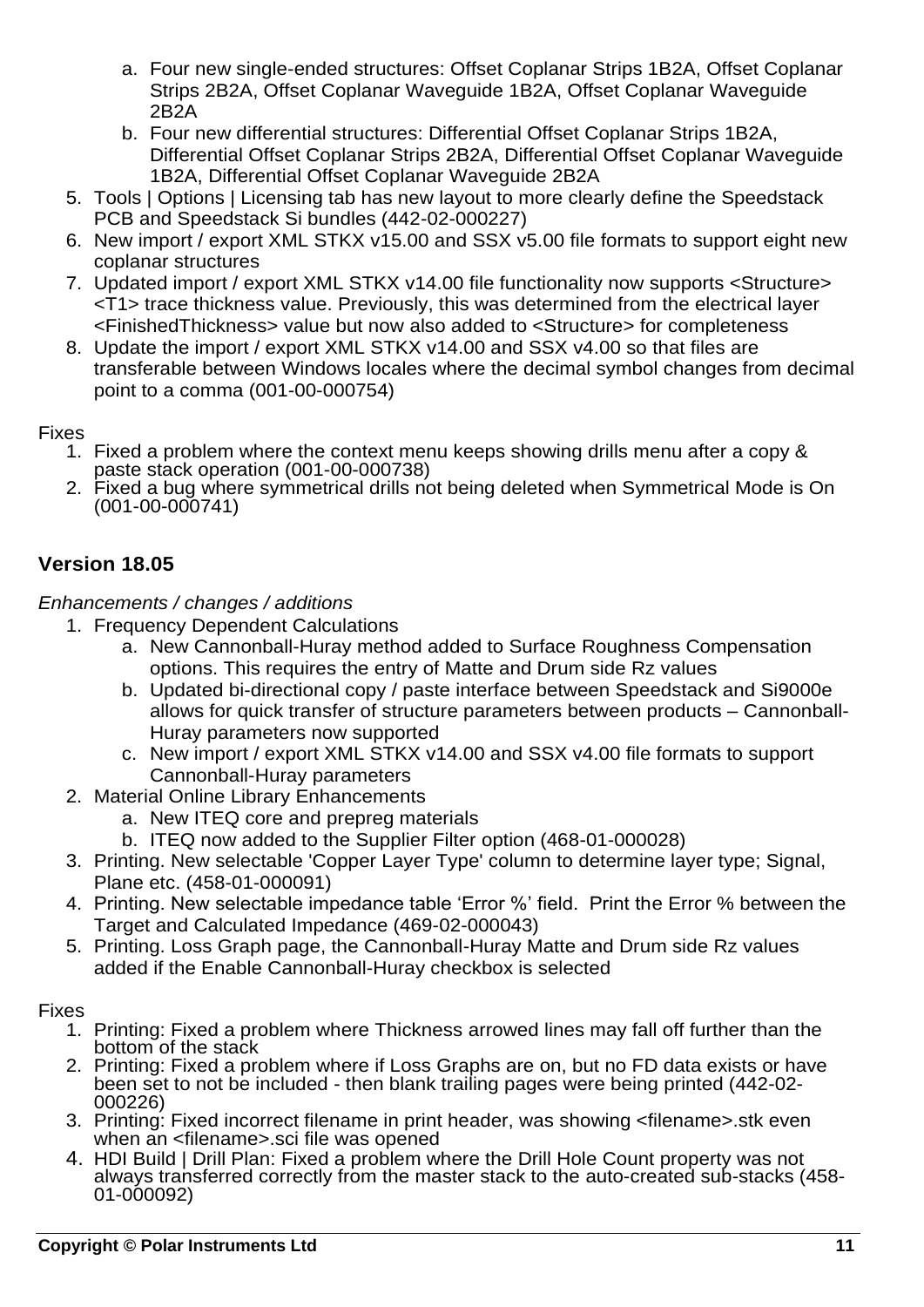## **Version 18.03**

## *Enhancements / changes / additions*

- 1. Frequency Dependent Calculations
	- a. Amalgamated dielectric structures now support frequency dependent calculations
	- b. New 'Set Er values from Stack Up materials' checkbox. Selecting this checkbox auto-populates the Ref Er column, deselecting allows the user to key in the value(s)
	- c. New 'Include Loss Graph for this structure on the report' checkbox allows the user to nominate which structures will contain a separate loss graph page
	- d. The 'Frequency of Interest' results section of the report now match the Result Presentation setting, allowing the Loss results to be shown in dB/m, dB/inch or dB/LL (length of line). Previously, only the native CalcEngine results in dB/m were used.
- 2. Printing. New user-selectable options to show a dimension arrow for 'Stack Up Thickness (solder mask to solder mask)' and 'Stack Up Thickness (laminate to laminate)' (438-03-000461)
- 3. Printing. Stackup Cost and Hatch Profile Data now separated from Thickness Totals, and can be turned on and off from menu. (458-01-000099)
- 4. License feature change. The new 2018-style license features support additional data such as Polarcare Contract information. Please note, 2018 features will not support prev18.x versions of our products

### Fixes

- 1. Fixed: Printing: When an RCC is used and the Processed Thickness column is selected the dielectric finished thickness is missing (001-00-000720)
- 2. Fixed: The File | Properties dialog revision information display problem that occurred with Win 7 when using font scaling at 125% is now resolved (458-01-000098)

# **Version 18.01**

### *Enhancements / changes / additions*

- 1. Frequency Dependent Calculations:
	- a. New frequency dependent calculation capability added to Speedstack where insertion loss can be graphed over a user-specifiable frequency range
	- b. Additional frequency dependent structure properties added to allow for insertion loss calculation: trace conductivity, frequency range, result presentation mode
	- c. Extended substrate data supported: frequency vs dielectric constant / loss tangent
	- d. Surface roughness compensations modes supported: Smooth, Hammerstad, Groisse, Huray
	- e. Extensive graphing capability introduced: multiple data series options, pickable data points
	- f. Technical report extended to include insertion loss graphs
	- g. Bi-directional copy / paste interface between Speedstack and Si9000e allows for quick transfer of structure parameters between products
	- h. New import / export XML STKX v13.00 and SSX v3.00 file formats to support frequency dependent structure properties

### *Fixes*

1. Excess resin property / field does not unit switch correctly in the material library for adhesive and bondply materials. Now corrected. (001-00-000712)

# **Version 17.08**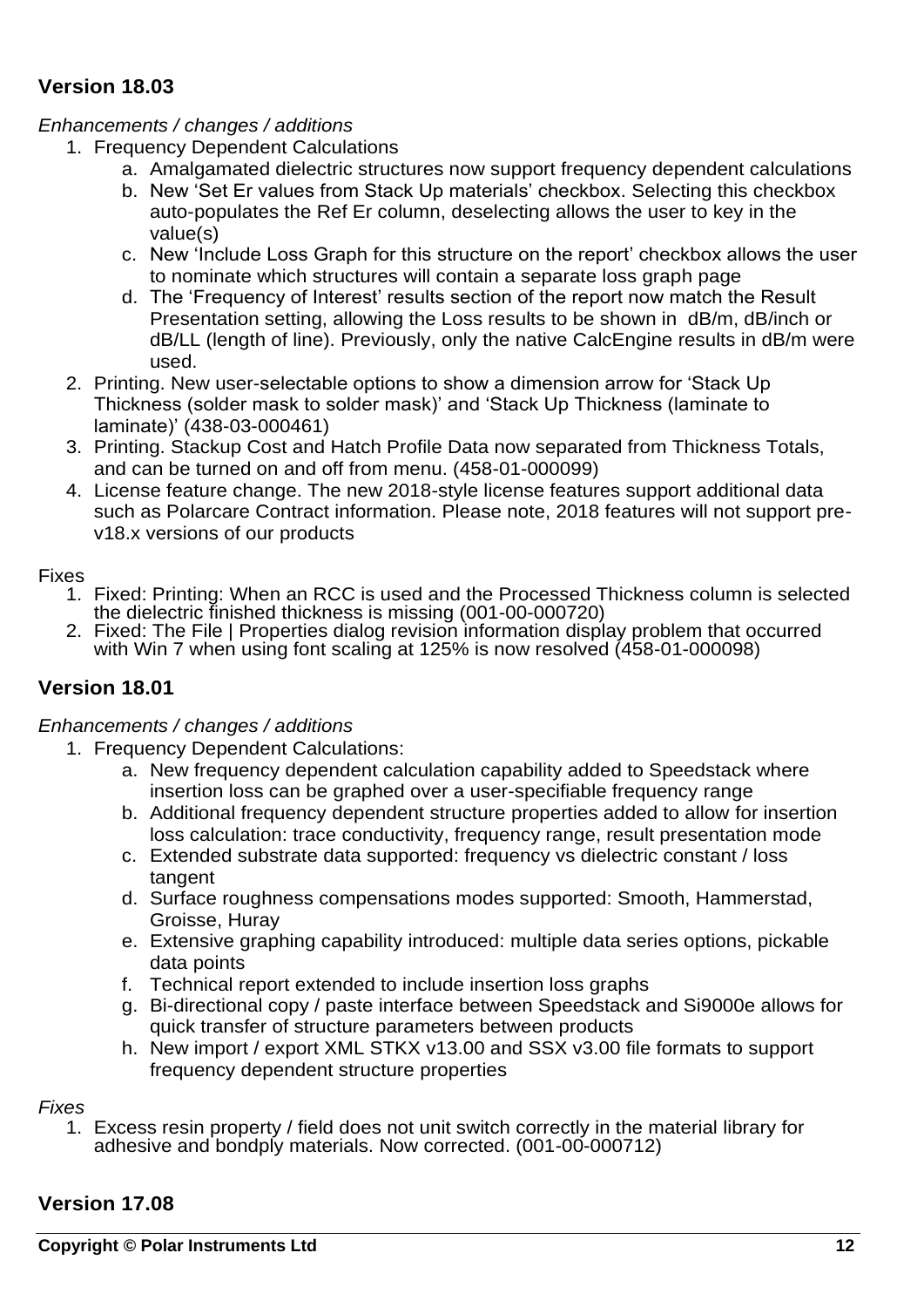- 1. The warning message displayed when the SCI / STK file version is newer than that supported by Speedstack is now corrected (001-00-000704)
- 2. When reading the <ExcessResin> element from XML files STKX v11.00, v12.00 and SSX v1.00, v2.00 the data was not imported correctly unless the units were set to microns. Now corrected. (473-01-000024)

## **Version 17.07**

*Enhancements / changes / additions*

- 1. Online Material Library Enhancements
	- a. New Circuit Foil and Mitsui foil materials
	- b. New ITEQ core materials
	- c. Circuit Foil and Mitsui now added to the Supplier Filter option
- 2. Impedance Calculations
	- a. New calculation engine supported. This matches the calculation engine v17.03 supplied with Si8000m / Si9000e v17.07
- 3. Proportional View Enhancements
	- a. Improved support for mixed signal / ground electrical layers

## **Version 17.05**

*Enhancements / changes / additions*

- 1. Material Library Enhancements
	- a. New Online Library facility to download the latest material libraries. Quickly and easily download the preferred materials from the Polar Online Library
	- b. New Open and Append Library option. Append library data to the existing material library file which allows the user to quickly 'mix and match' data from different material suppliers
	- c. New Clear Current Data Table option. Clear an individual material type (Foils, Prepregs, Cores etc) whilst leaving the remainder of the material library unchanged
	- 2. Proportional View Enhancements
		- a. Corrections to the display of isolation distance thicknesses (001-00-000687) plus the start-up zoom level of the stack up has been improved
- 3. UCAMCO Script/Batch Option Improvements (001-00-000698)

#### *Fixes*

- 1. Material Library, when the RCC material tab is empty the Filter option for Prepreg materials was incorrectly disabled - now resolved (001-00-000674)
- 2. Material Library, when using the import / export option to CSV or TXT file the Excess Resin values are not handled correctly unless the units are set to microns - now resolved (438-03-000396)

## **Version 17.04**

- 1. Material Library Enhancements
	- a. Import and Export to CSV / TXT file now allows for individual material data tables to exported and imported without needing to clear the whole library. This provides a better workflow when using third-party software to edit the library such as Excel. Changes can easily be made to any material data table by exporting / importing, the imported data can replace or be appended to the existing data whilst leaving the other materials are left untouched
	- b. When opening a new material library the data is no longer appended to the existing data, it now replaces the current loaded library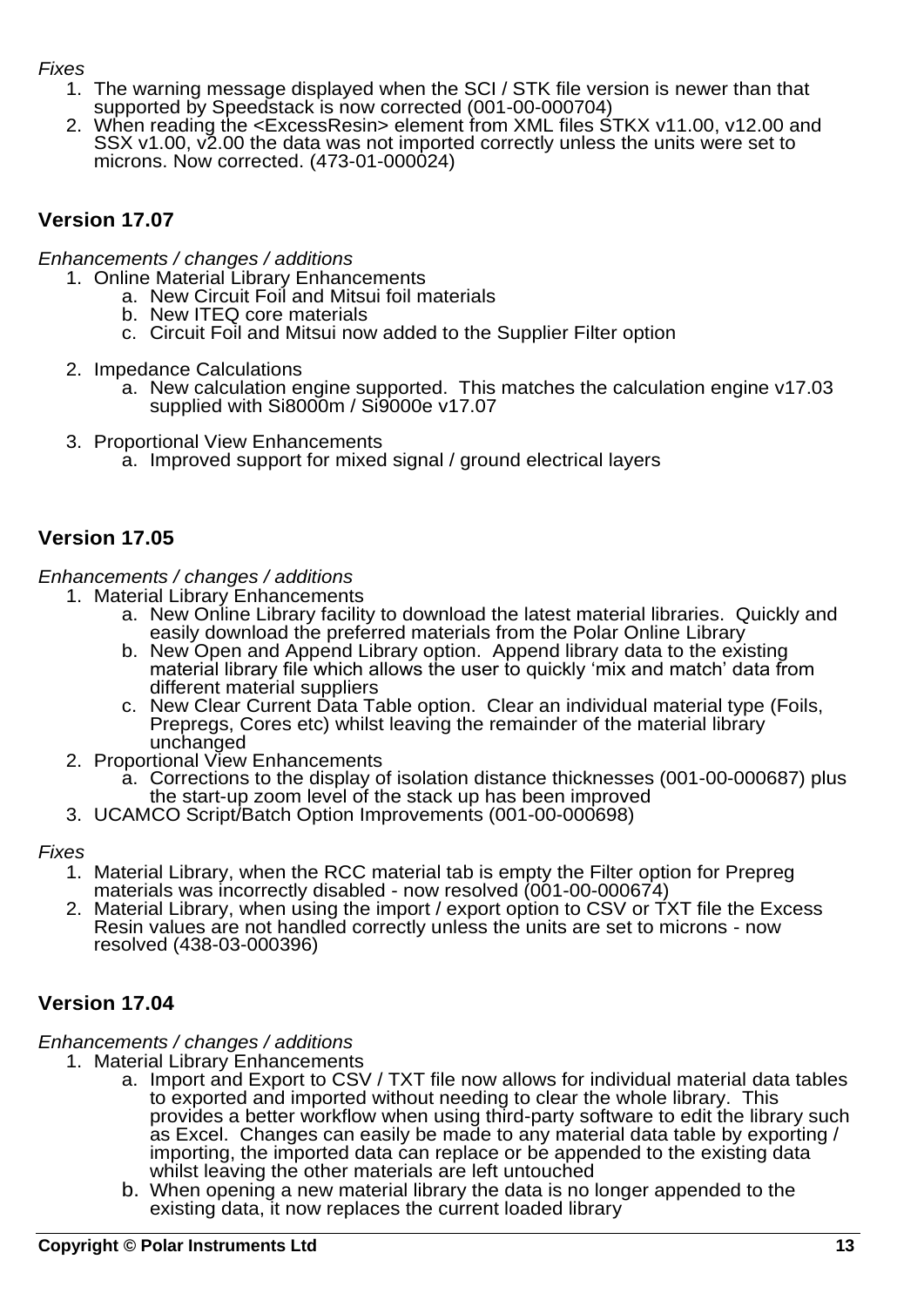2. Printing: New Isolation Distance (Summed) column added to the selectable stack data columns (429-03-000037)

## *Fixes*

- 1. Removed 'isolation distance' values wrongly showing for Ident / solder mask peelable materials
- 2. Printing bug where Isolation Distance values were not showing for adhesives and coverlays
- 3. Multiscreen environment Navigator remove substack dialog always opens on screen 1 which can cause problems if screen 1 is not being used - hidden / missing dialog. Changed dialog StartPosition to CenterParent so now positions in centre of Navigator (001-00-000696)
- 4. If symmetry mode is enabled and a stack up wizard is called the symmetry toolbar will unpress but the toolbar image does not update - now resolved (001-00-000697)
- 5. Printing bug where thickness line doesn't account of prepregs above coppers in substacks (438-03-000508)

# **Version 17.02**

*Enhancements / changes / additions*

1. STKX XML format. The STKX v11.00 export option has been modified so that the <Core> <LowerCopper> XML element names are renamed to LowerCuBaseThickness & LowerCuFinishedThickness to maintain compatibility with third-party systems

# **Version 17.01**

- 1. Flex Navigator Display Positioning ability added via material attributes
	- a. PolarDerivedMaterials.CMaterialAttribsProcessor (New Class)
	- b. Reset switch added to restore NVDP values back to zero
- 2. UCAMCO script/batch trigger options added to File Menu
	- a. Save & Continue
	- b. Save & Quit
	- c. Discard & Quit
- 3. Resolution check on startup now removed
- 4. Printing: Added C2, C3 and Trace Pitch Fields to CI table
- 5. Splash Screen can now be bypassed by holding down SHIFT KEY during startup
- 6. frmStackup.ApplyFinalFinishing completely rewritten. This now overcomes the situation where the HValues used by structures were sometimes incorrect for sub-stacks where the materials ONLY existed in the sub-stack (not enabled in the Master), most commonly used in bikini builds. The copper finished thickness was sometimes not correctly applied to the dielectric HValue property for those materials that were not enabled in the Master, the new function overcomes this issue
- 7. New SCI / STK v12 file format. New CSTMaterial.Attributes property, new CSS Structure. Net Class property to contain up to 5 x Net Classes, CSTFlexStackData.InfoFileRev4\_RevisionDate now correctly stored
- 8. New Net Class functionality. Five new Net Class properties can be stored per structure, accessible from the controlled impedance toolbar
- 9. SSX XML format enhancements
	- a. now uses CultureInfo.InvariantCulture to enforce decimal point usage. This should overcome the issue where SSX files exported in regions where the locale uses comma as a decimal symbol (Germany etc.) would not be read in regions where the decimal symbol is a point.
	- b. now includes improved support for multiple coating parameters (C1, C2, C3, CEr). Previously, only the C1 parameter was imported, C2 and C3 were set to the same value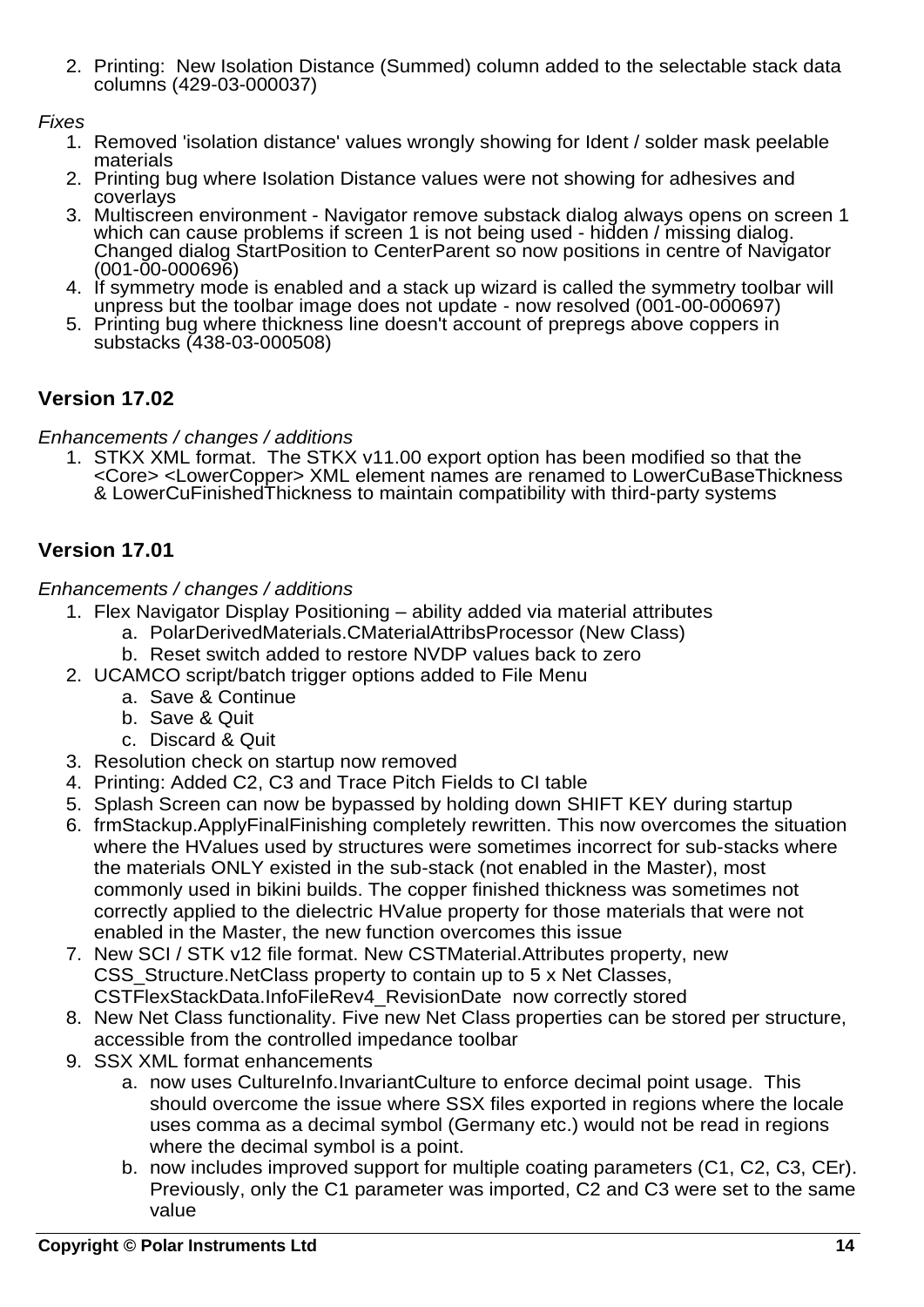- c. v2.00 updated to include the new material attributes and structure net classes
- d. export option provides capability to export to multiple versions, 1.00 or 2.00, in order to maintain compatibility with third-party systems
- 10.STKX XML format enhancements
	- a. now uses CultureInfo.InvariantCulture to enforce decimal point usage. This should overcome the issue where STKX files exported in regions where the locale uses comma as a decimal symbol (Germany etc) would not be read in regions where the decimal symbol is a point. 001-00-000572
	- b. v12.00 includes the following changes
		- i.  $\leq$ FileRevision > removed, replaced with 4 x Revision(n)Number, Revision(n)Editor, Revision(n)Number, Revision(n)Date properties
		- ii. <StackChanged> removed
		- iii. <Filename> removed
		- iv. <Version> only a single Version is now specified in the Header section for the whole file, previous versions of the STKX format had separate <Version> definitions at the start of each section
		- v. <Attributes> new property added to all materials
		- vi. <SolderMask> <SolderMaskMask> <Colour> colour text field has been renamed to <MaskColour> in order to differentiate it from the new RGB colour data
		- vii. <Ident> <IdentInk> <Colour> colour text field has been renamed to <InkColour> in order to differentiate it from the new RGB colour data
		- viii. <Peelable> <PeelableMask> <Colour> colour text field has been renamed to <InkColour> in order to differentiate it from the new RGB colour data
		- ix. <Colour> RGB colour properties added to all materials, separate colour definitions for each material element – for instance a <Core> supports a separate colour definition for the <UpperCopper>, <CoreDielectric> and <LowerCopper>
		- x. <StructureNumber>, <H1>, <Er1>, <H2>, <Er2>, <H3>, <Er3>, <H4>, <Er4>, <C1>, <C2>, <C3>, <CEr>, <NetClass1>, <NetClass2>, <NetClass3>, <NetClass4>, <NetClass5> – new properties added to **Structure**
	- c. export option provides capability to export to multiple versions, 11.00 or 12.00, in order to maintain compatibility with third-party systems
- 11.Display / Printing: Mask Thickness now added to the Processed Thickness column. This now allows the user to select a single Process Thickness column to contain all critical info for both display and printing
- 12.DRC. The Design Logic check now detects single-sided cores, adhesives and bondply materials beyond the outer copper layers – the new DRC error message for these occurrences is 'External Dielectric'
- 13.DRC. If the Design Logic check detects errors with a stack up it is not possible to add structures. It is now possible to disable the Design Logic check and continue to add structures to the 'valid' part of the stack up. Messages have been introduced into Speedstack to guide the user when these situations occur
- 14.Hatch. Guidance return path notes added when copper coverage is less than 40 percentage
- 15.Proportional view. Beta feature that displays the stack up where the material thicknesses are proportional to each other. This can be informative as a visual aid, especially when considering the dielectric thicknesses between electrical layers

1. Fixed: Printing: bug where print queue order is missing items, showing only the stack table being available.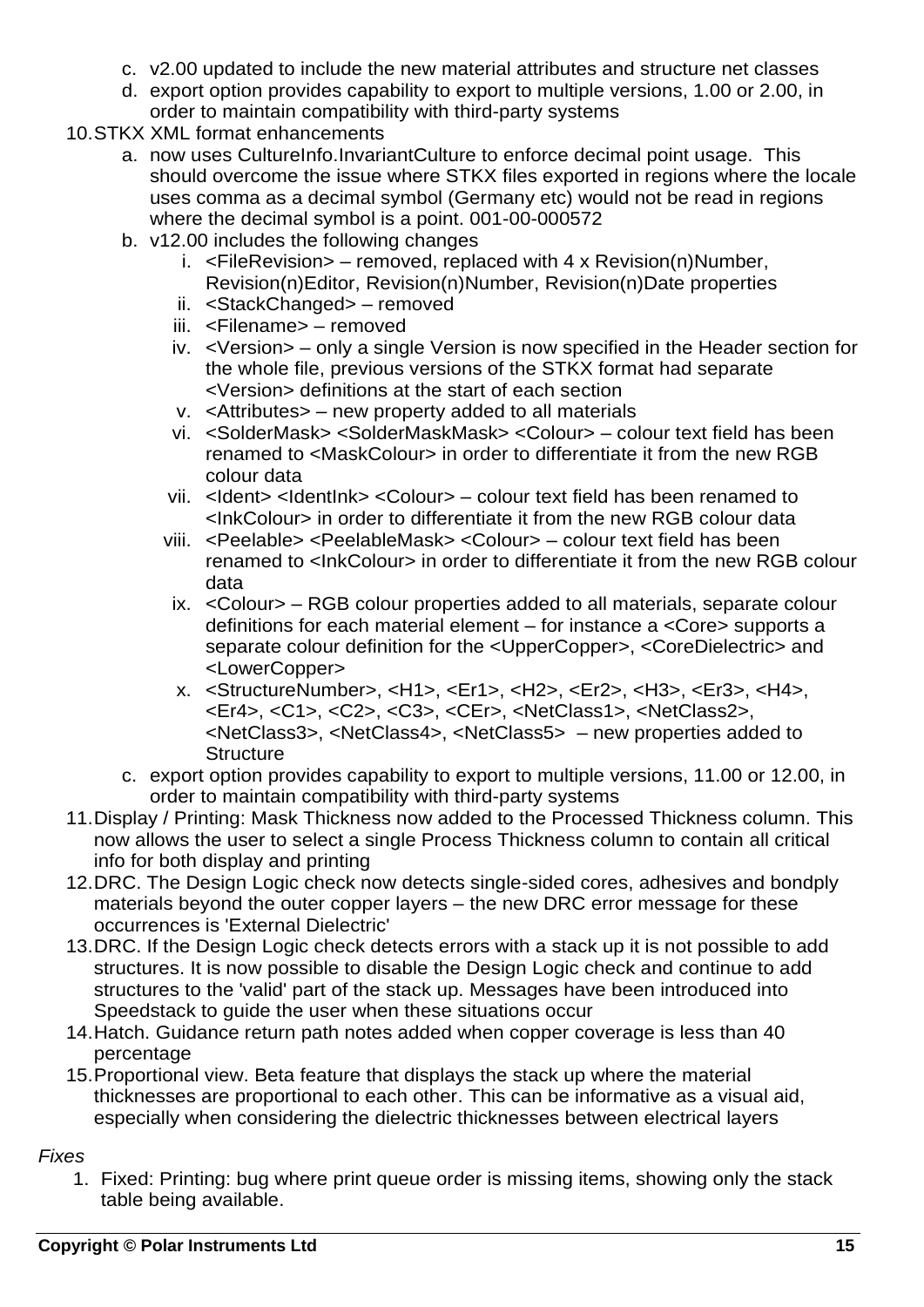- 2. Fixed: Keyboard shortcut for opening Config Options clashed with Open stk shortcut, changed Config Options shortcut to Ctr+, (comma)
- 3. Fixed: Soldermask will no longer display Base and Finished Thickness
- 4. Fixed: Mask Thickness added to Data Field 5 (graphics display)

## **Version 16.03**

### *Features*

- 1. Printing: Bill of Materials table (BOM) With barcoded stock-number support added to Print Report. (001-00-000625)
- 2. Printing: Default folder path for custom print settings files can now be set under main configuration settings. (438-03-000356)
- 3. Printing: Quickly scroll through pages using mouse wheel.
- 4. SI Image Control (structure image control) updated.
- 5. Splash Screen and About dialogs updated.
- 6. Splash delay-time increased.

## *Fixes*

- 1. Default file locations in \* .inix config file causes crash when paths are empty
- 2. Printing: Drills Data Alignment menu checkbox was always fixed to 'left' regardless of settings

# **Version 16.01**

## *Features*

- 1. It is now possible to retain and re-allocate structures when changes are made to the electrical layers of the stack up. Structure Layer Properties and Structure Validation toolbar options have been introduced to the Controlled Impedance tab to allow the user to reallocate structures after the following stack up changes:
	- a. Add foil / core increase layer count
	- b. Delete foil / core reduce layer count
	- c. Move foil / core up and down, beyond another copper layer maintain layer count but perhaps to swap two different thickness cores within the stack up
	- d. Copy / paste foil or core increase layer count
	- e. Change layer type signal to plane, plane to signal, mixed to signal or plane, signal to hatch, hatch to signal.
	- f. Delete rigid core and add flex core to maintain layer count but swap material type
	- g. Delete a rigid core and add two foils to maintain layer count but switch to an HDI type build

## *Fixes*

1. Fixed Windows XP problem when trying to save a newly created stack file. Issue related to older config paths containing trailing backslash (which is no longer needed in latest v1 5.10 onwards) (438-03-000348)

# **Version 15.10**

- 1. Application configuration files now moved to the Windows-compliant folders.
	- a. Windows Vista, 7, 8, 10: \Users\<UserName>\AppData\Roaming\Polar
	- b. Windows XP: \Documents and Settings\<UserName>\Application Data\Polar
- 2. Support for Windows 10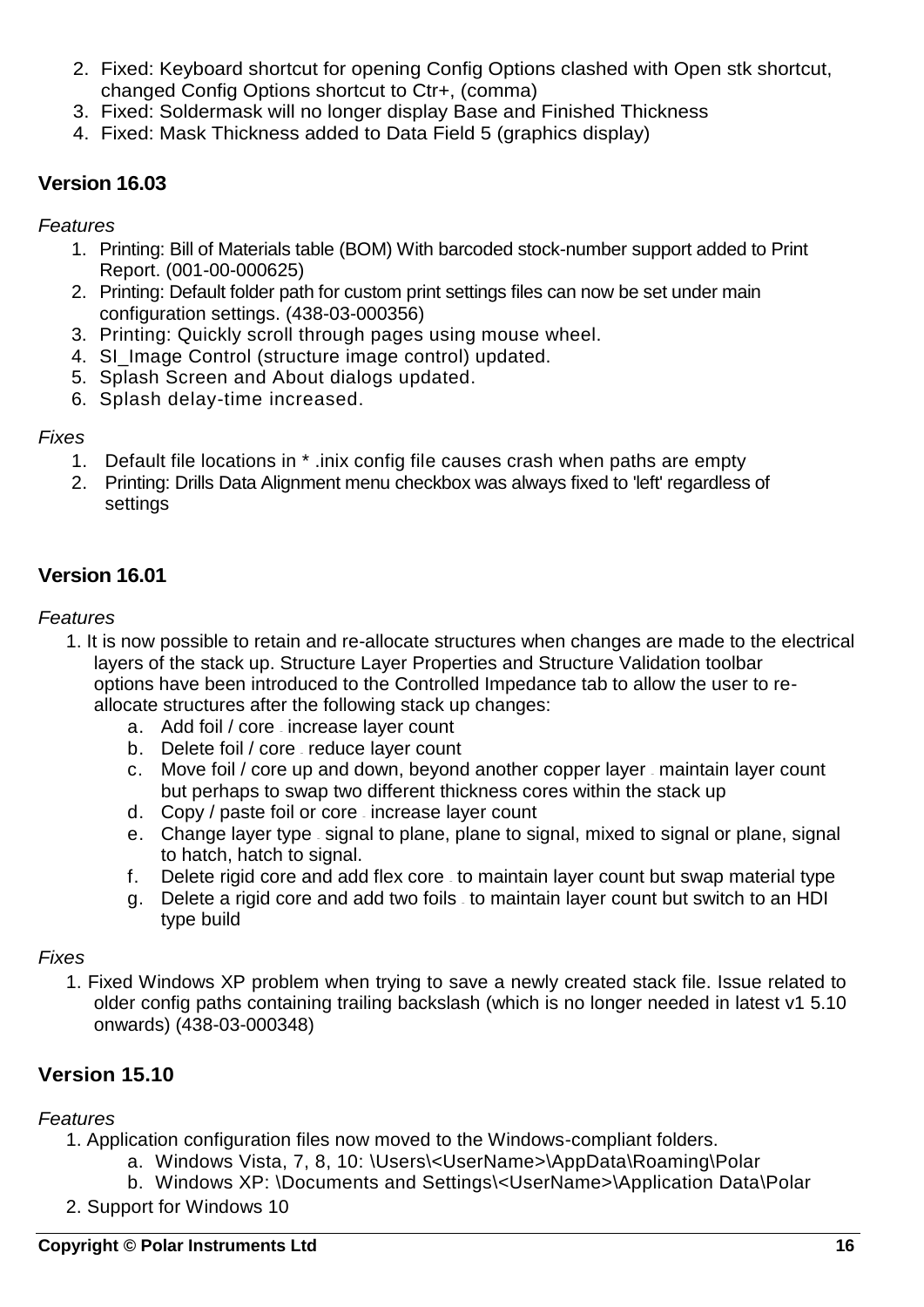3. FlexNet Publisher / FLEXlm v11 .13 now supported

## *F*i*xes*

1. Fixed problem when using the Copy to Si Project option where the REr parameter value was not transferred to the clipboard correctly. (438-03-000331)

# **Version 15.07**

- 1. Copy / Paste Structure data between Si8000m / Si9000m and Speedstack. The existing copy / paste structure clipboard format used with Speedstack has been updated to accommodate new data
- 2. Copy from Speedstack to Si8000m / Si9000e Project. A new toolbar option has been introduced to Copy a group of structures from Speedstack and place them onto the clipboard. These structures may then be pasted directly into the Si8000m / Si9000e Project group
- 3. User Interface Language. The user interface language is now selected from a new Tools | Language option, the options available are dependent upon the Speedstack language packs installed.
- 4. Additional menu keyboard shortcuts assigned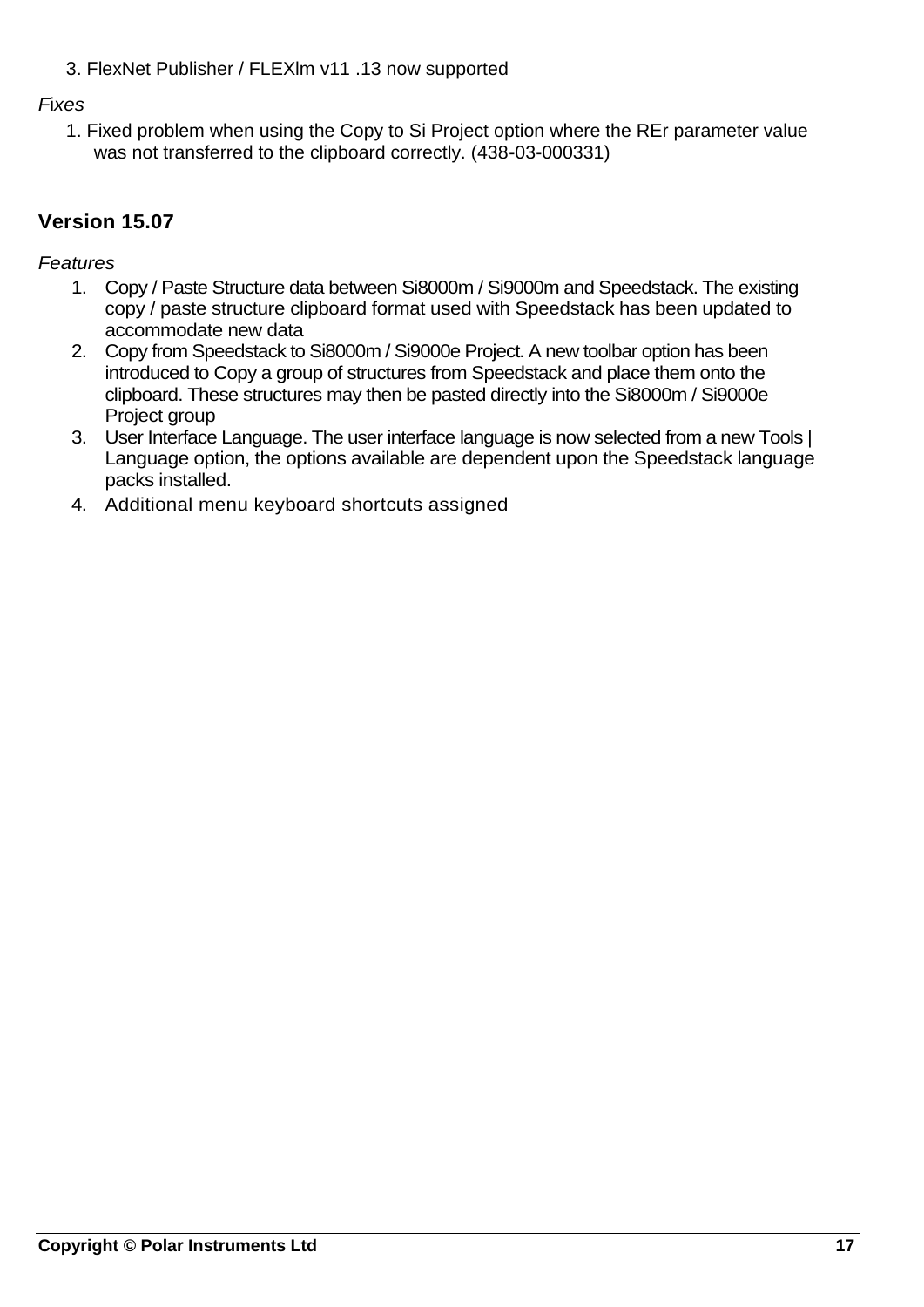- 1. Fixed problem in printing where notes for the last sub-stack were printed in notes section for every sub-stack (438-03-000316)
- 2. Fixed problem with Tools | Options | Rebuild and Calculate Structures selections did store correctly (001-00-000571)
- 3. Fixed problem with Export to CSV option where extremely large contiguous text string sometimes caused an exception error (001-00-000579)
- 4. Old password tab completely removed from configuration dialog

# **Version 15.05**

## *Features*

- 1. Speedstack now built on later development platform
- 2. Export to Ucamco Integr8tor and Ucam option. New option added to Export menu for Ucamco integration project. XML .SSX format
- 3. Import Ucamco Integr8tor and Ucam option. New option added to Import menu for Ucamco integration project. XML .SSX format
- 4. Support Speedstack command line launch with XML .SSX files
- 5. Export / Import Ucamco Integr8tor and Ucam option secured by new SPEEDSTACK\_UCAMCO license feature, Tools | Options | Licensing allows this option to be selected
- 6. Support Speedstack command line launch with Ucamco .JOB files
- 7. Export to Cadence Allegro option
- 8. Export to Mentor Graphics option
- 9. Export to Zuken CR-8000 option
- 10. Import from Zuken CR-8000 option
- 11. Most Recently Used (MRU) list added to the File menu
- 12. Improved Material Library locking feature using a password.
- 13. Printing: Stackup Thickness / Board Thickness now has separate number accuracy setting (001-00-000556)
- 14. Warning is now given when user attempts to delete all structures (001 -00-000480)
- 15. Command line launch capability controlled by the claimed license feature. .stkx, .job and .ssx can only be opened via the command line if the appropriate license feature is available.
- 16. It is now possible to select Speedstack Flex / HDI Navigator and use the option without requiring either a Si8000m or Si9000e licenseStack Up Cost added to the Stackup Information data grid and the technical report totals area. Stack Up Cost is the sum of all the enabled materials within a stack up
- 17. Autostack feature removed

- 1. No warning to save file changes was given after structures are re-calculated/re-built despite knowing that the file has definitely changed since opening/saving. (442-02-000098)
- 2. Printing: when turning off the file-path in header it also removes the unit data. (438- 03- 000247)
- 3. When adding sub-stack using a layer range and a single-sided core is one of the layer extents. Fixed (001-00-000551) / (001-00-000502)
- 4. Saving stk throws error after importing an stkx file from location that doesn't match file location in the stkx file. (001-00-000525)
- 5. Printing: Data filename was not appearing for solder masks in printout.
- 6. Material Library. Filter bug where an invalid criteria string will cause crash. (438-03- 000306)
- 7. Minor annoyance where if the last opened file saved in config file cannot be found, that file path is removed from the config.
- 8. Printing. Thickness totals spills off the page if Hatch profile is used.
- 9. Setting of material colours not working when language is set to German. (438-03- 000312)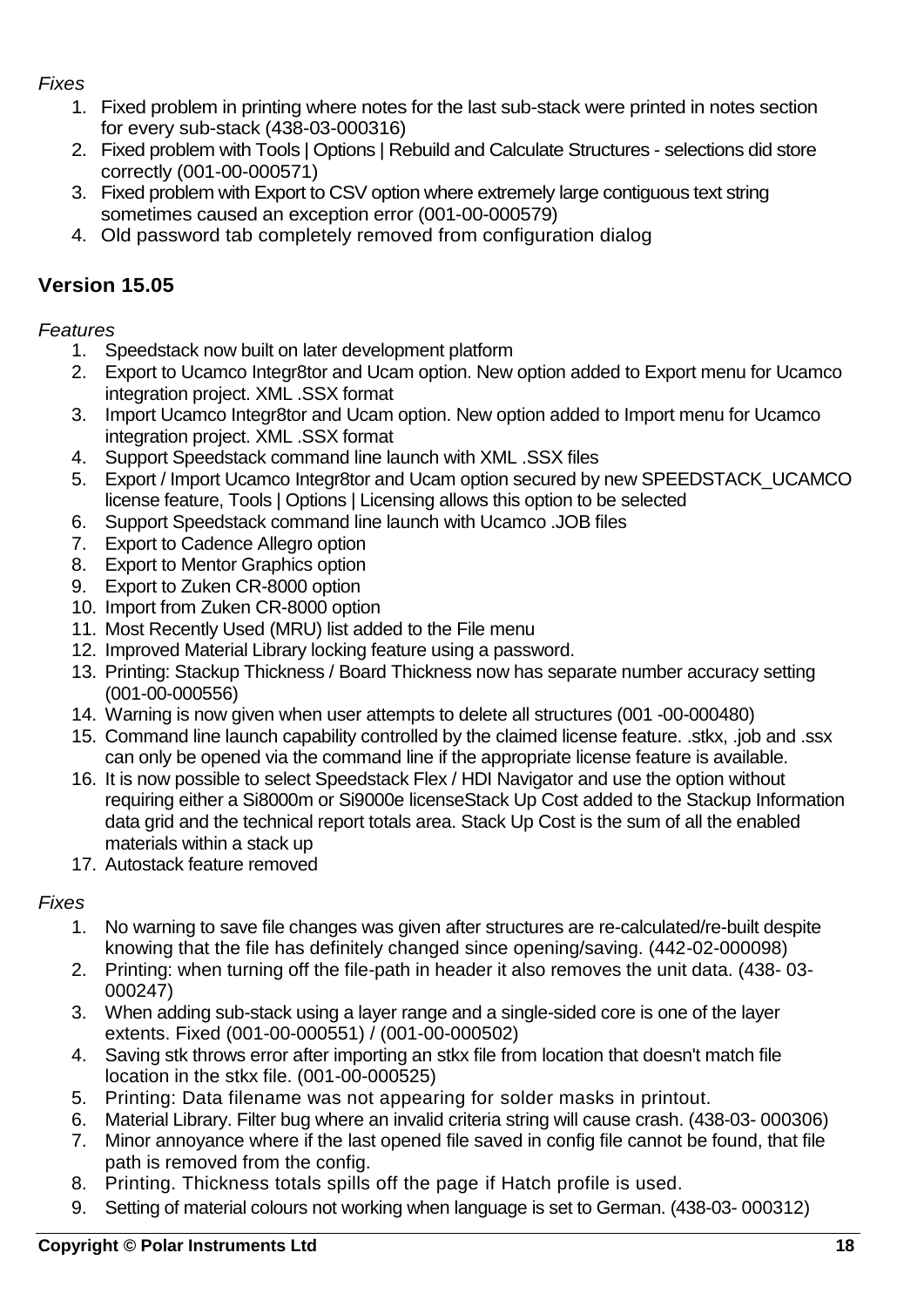# **Version 14.09**

*Features*

1. Export to IPC-2581 Rev B. Enhancements including the use of a period (".") as a decimal symbol in floating point numbers regardless of locale (438-03-000124)

# **Version 14.05**

*Features*

- 1. New Export to IPC-2581 Rev B interface (001-000-000206, 001-00-000258)
- 2. Updated Import Ucamco .Job File interface to support latest file formats (438-03-000031, 438-03-000048)
- 3. Minor change to structure browser index control lowercase 'of' now used to improve clarity of display
- 4. Printing now retains the last-used printer as well as the last-used paper-size, rather than using the default printer / paper-size as defined under windows. Defaults will be used where a printer or paper-size is unrecognised or is unavailable
- 5. Printing now supports users who regularly want to switch between different language locales in order to send documentation to their internal and external suppliers (001-00- 000461)
- 6. Printing Stack Thickness values (beside the stack) now obeys the user selectable number format settings (442-02-000084)

## *Fixes*

1. Stack properties now displayed ready for user input after Material Library Mode Wizard is used (438-03-000037)

# **Version 14.02**

- 1. New Copy / Paste Material Properties
	- a. Provides functionality to copy all properties from selected material and then paste user-selectable property groups to other materials
	- b. Supports multi-selected materials for rapid stack up changes
- 2. New Material Library Wizard
	- a. Extra Prepreg Fields
	- b. Plane & Mixed Layer support
	- c. Displays running Thickness Total
- 3. New Laser Stacked via type
	- a. Adds multiple laser stacked vias in a single operation
- 4. Updated Set 'Stackup Thickness / Enable Finishing dialog
	- a. Tolerance values can now be entered as either a percentage or an absolute value dialog will default to % upon loading
- 5. Menu text changes
	- a. Tools | Set Finishing Options now renamed Tools | Set Finishing Methods
	- b. Tools | Set Target Thickness / Finishing Options now renamed Tools | Set Target Thickness / Enable Finishing
	- c. Materials are now grouped more logically into rigid / flex / other sections within menu system
	- d. Right-click stack up editor menu items now match order of toolbar
	- e. Copy / Paste Material Properties now added to the right-click menu
- 6. Set Finishing Methods now has URL to the AP507 application note
- 7. Configuration defaults
	- a. The default for Maximum Laser Drilled Via is now 5. Previously 1
	- b. The default for Amalgamated Dielectric Differential Threshold is now 1.0. Previously 0.5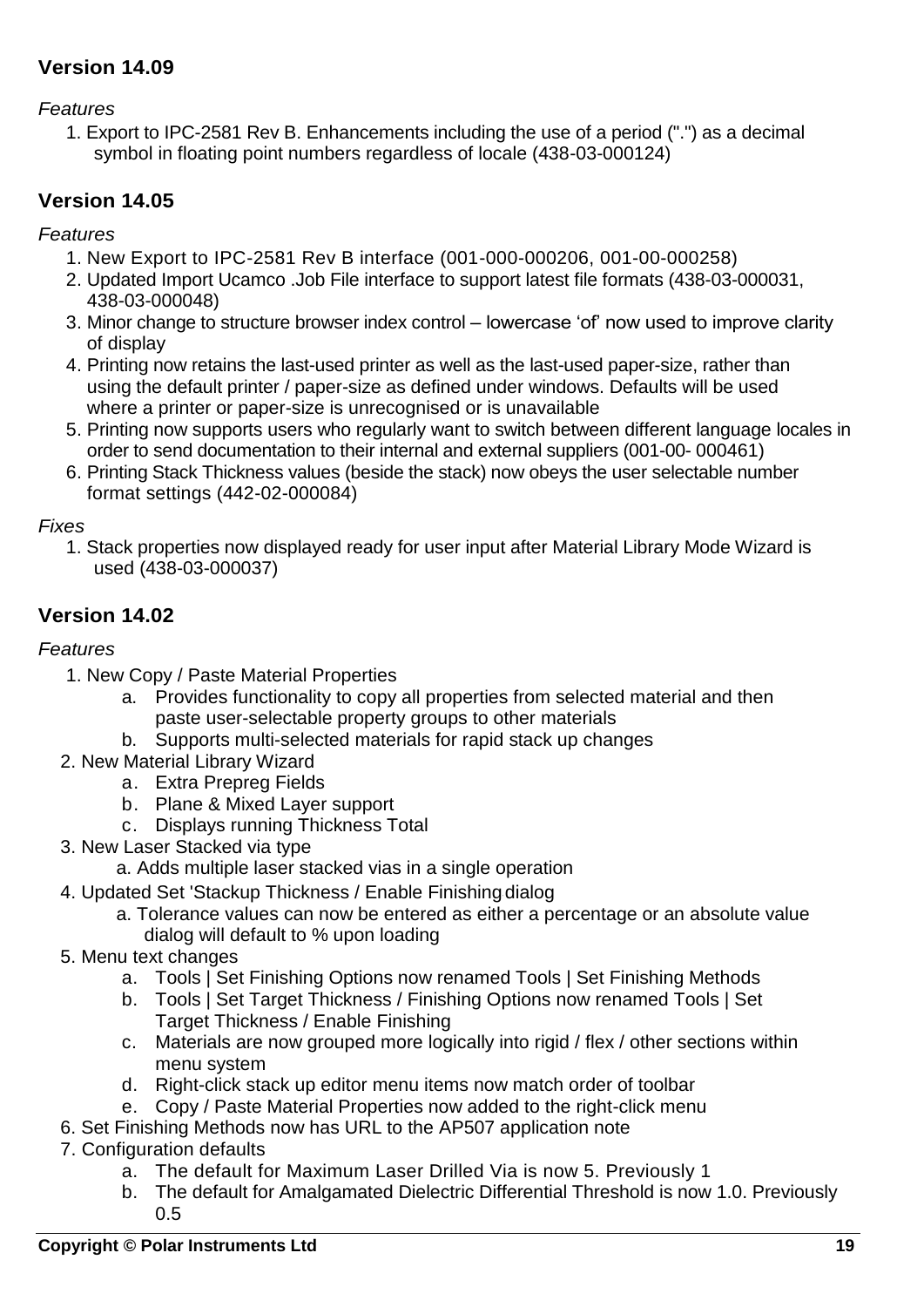- 8. Toolbar icons and menu entries are now always enabled regardless of tab selected (Stackup Editor | DRC | Controlled Impedance)
	- a. Previous versions disabled certain options to indicate when that they should not be used during the stack building process but this resulted in a lot of switching between tabs
- 9. When adding drills, the drill-type, fill-type and plating are remembered for when another drill is added (speeds up repetition)
- 10. Symmetry Mode button is now more obvious when it is On / Off
- 11. Ability to delete all drills from the stack in a single operation new context menu
- 12. Printing: Drills (Drills Table) order sorted by start-end layer order or creation order (user option)
- 13. New Library Mode / Virtual Material Mode toggle toolbar option
- 14. Saving file on shutdown now saves a .sci file with impedance structures rather than a .stk file without impedance structures
- 15. Target Stack Up Thickness now added to the Stack Up Information grid

- 1. Fixed bug where the stack properties dialog still appears even after cancelling the virtualmaterial-mode wizard
- 2. String "Layer can only be Mixed or Plane" used in VMM wizard was not localized, now reads: "Conflicting Layer Types - Layers cannot be both planes and mixed at the same time."
- 3. RCC Property bug: Remove Copper checkbox now properly disabled Fixed
- 5. Printing bug: Fixed Thickness Tolerance accuracy according to units
- 6. Printing bug: Fixed incorrect toolbar icons
- 7. Main UI bug: Keyboard shortcut for Undo now working
- 8. Finished Thickness bug fixed when the .Net Framework v1 .1 is used
- 9. Main UI bug: Zoom extents bug when Navigator is not docked fixed.
- 10. VM Wizard bug: Drill Section Deleting a drill when there are none crash fixed
- 11. Main UI: Zoom extents bug fixed when RCC is the top layer

# **Version 13.06**

- 1. New Rebuild and Calculate Structure configuration options have been introduced. These options allow the user to determine whether the impedance structure parameters are populated automatically from the stack up or manually entered by the user. 001-00-000351
- 2. Printing: new fields have been introduced to the impedance table of the technical report (H1, H2, H3, H4, Er1, Er2, Er3, Er4, T1 C1, and CEr). 001-00-000351
- 3. Printing: Field selections are now stored as a Field IDs, no longer as literal strings. This overcomes potential problems when the Speedstack language is switched 001-00-000395
- 4. Printing: The RCC material was not always rendering correctly on the overview page (copper was sometimes drawing on top of the dielectric - positioning problem). This has now been resolved. 001-00-000388
- 5. Virtual Material Mode / Simple Percentage Method conflict. A warning dialog has been added to Speedstack if Virtual Material Mode AND Simple Percentage Method are selected. 001-00-000392
- 6. Controlled Impedance Structures. When parameters are keyed in manually, the previously calculated result is cleared and a visual indicator is shown to highlight that recalculation is required. 001-00-000404
- 7. Export to CSV: Fixed issue with RCC materials that caused the Export to CSV to throw an exception. 001-00-000388
- 8. Structure Index control: The "All"/"L:1" button now reverts to "L:<layer selected>" after adding structures. 001-00-000395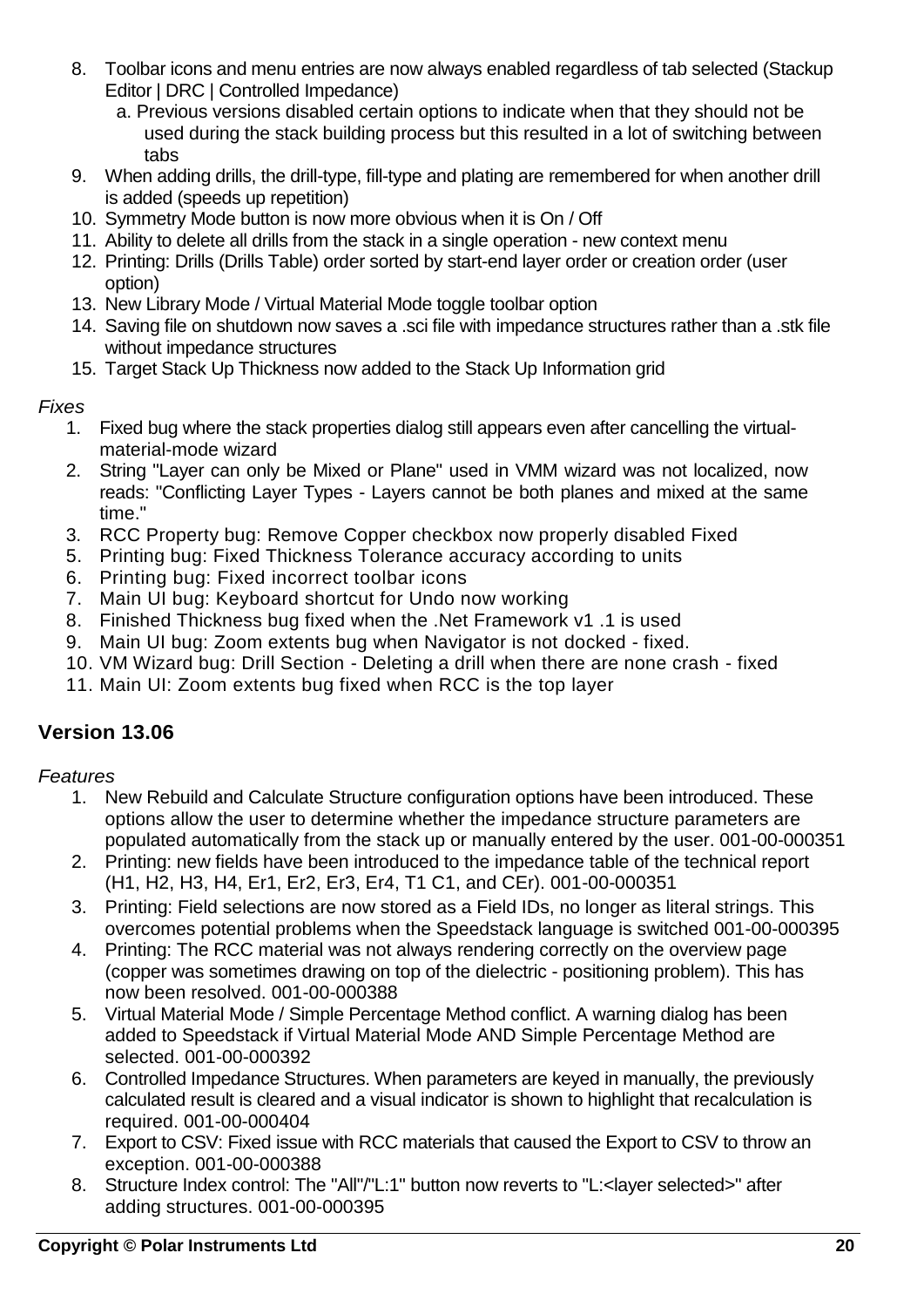- 9. Hatch profile: Resolved problem when hatch pitch / width is beyond the limits of the track bar (1 - 40 mils). An exception error was sometimes displayed in previous versions of Speedstack. 001-00-000398
- 10. Mouse over stack up data columns now shows the correct field name on lower-left status bar panel. 001-00-000405

## **Version 13.03**

- 1. User Interface Enhancements
	- a. A new Process Thickness field is now available as a Display Field shown on the stack up graphic. Processed Thickness is the Finished Thickness for copper layers and Isolation Thickness for dielectric layers.
	- b. A more consistent number accuracy (precision) is now used for the dielectric constant, isolation distance and finished thickness fields shown on the stack up graphic.
	- c. Improvements to the impedance structure highlighting when Advanced Structures are used.
	- d. Opening / saving of SCI project files is now given more emphasis than the older STK file format throughout Speedstack.
	- e. Alterations have been made to the controlled impedance tab scroll bar behaviour to accommodate Simplified / Traditional Chinese and Korean Windows 7 OS. Previous versions of Speedstack running on these versions of Windows OS were not also able to access parameters at the foot of the parameter list.
	- f. During start-up Speedstack will check if the screen resolution is below 1280 x 1024 minimum specification and display appropriate warnings.
	- g. The calculated impedance on the Controlled Impedance tab is now highlighted to make it stand out more than the other parameter fields.
	- h. The Speedstack keyboard short-cuts have been reallocated to more Windows-like functionality. Short-cuts that originally use the Insert key have been changed to more suitable keys in order to support Apple keyboards.
- 2. DRC Enhancements
	- a. A new drill aspect ratio check for mechanical drills has been introduced.
- 3. Printing Enhancements
	- a. The selected Units are now printed on the title bar of the report.
	- b. The print preview refresh issue when .Net Framework 1.1 was missing from the OS has now been resolved.
	- c. Improvements have been introduced to the way RCCs are now printed.
	- d. The dimension arrow line next to the stack up now finishes on the correct layer of the stack up image.
- 4. Stackup Thickness Enhancements
	- a. A new Solder Mask Thickness calculation has been added to the Stackup Information data grid
	- b. A new stackup Thickness with Solder Mask calculation has been added to the Stackup Information data grid
	- c. The presentation of the Stackup Information data grid has been improved to more clearly present the data
	- d. A single Stackup Thickness definition is now used throughout Speedstack
	- e. The main application status bar has been updated to include Target Stackup Thickness, Stackup Thickness and Stack Up Thickness with Solder Mask
	- f. The print option now includes the Solder Mask Thickness and Stackup Thickness with Solder Mask calculations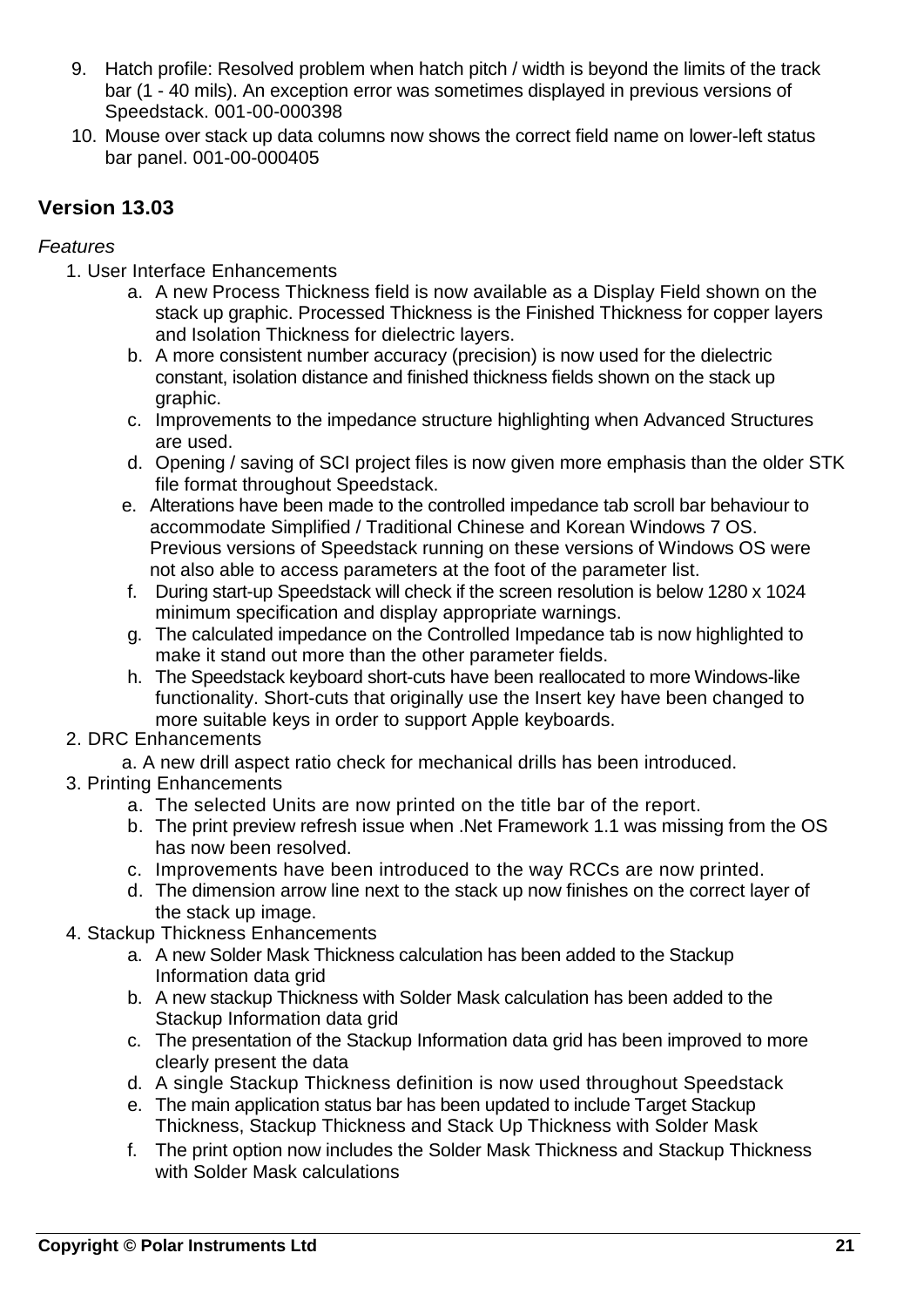- 5. Interfacing with other systems
	- a. Speedstack is now able to load an XML file on launch. If an XML file (.stkx) filename parameter is specified on the command line it will import this file into Speedstack
	- b. It is now possible to call an external program / utility / script from within Speedstack via the new External Utilities menu options. The menu items are configured within the Configuration option.
- 6. Multiple instances of Speedstack
	- a. It is now possible to start two or more instances of the Speedstack application. This is useful for stack up file comparisons and copying impedance structure parameters between stack up files.
- 7. Licensing
	- a. License change. Speedstack 2013 v1 3.03 requires a new FLEXlm license feature.
	- b. A new SPEEDSTACK IO license feature is used to secure the use of the Import / Export options.

1. The Hatch Copper Percentage field now stores correctly within the Configuration option. 001-00-000362

## **Version 12.08**

#### *Features*

- 1. UI: New Scrolling method by direct manipulation of the stack graphics
	- a. Mouse Wheel to zoom in and out
	- b. Default view is the maximum zoom achievable (100%)
	- c. clicking middle (wheel) button jumps view back to default view (100%) with the first layer shown (when no layer is selected, otherwise selected layer is shown)
	- d. clicking middle (wheel) button with CTRL held down, displays extents of the current stack
	- e. left button held down on the view will allow for the stack to be scrolled up and down
- 2. UI: Old Track/Scrollbar removed
- 3. UI: Ability to zoom out and view larger stacks in their entirely
- 4. UI: Red Indicator on layers that contain structures
- 5. UI: References to 'Flex' now removed from menu
- 6. UI: When Clicking 'New', a warning will appear that all data is about to be lost
- 7. Code: All references to VIEWER now gone. Viewer no longer exists.
- 8. Printing : Option to make grouping (by layer) of structures more obvious in CI table
- 9. Printing : Ability to hide Board Thickness and Arrow-line

- 1. UI: Disabled 'Remove Copper' for Foil types. 001-00-000266
- 2. UI: Fixed issue when adding structure, Advanced button is clicked, Reference Layer changed, but is wrong if structure type is changed. 001-00-000280
- 3. UI: Wizard Cancel button now working. 001-00-000261
- 4. UI: Skip Button now hidden when viewing File-Properties. 001-00-000277
- 5. Printing: Fixed problem where the Thickness line overshooting the extents of the stack. 001-00-000282
- 6. Printing: Fixed some drawing issues. 439-01-000267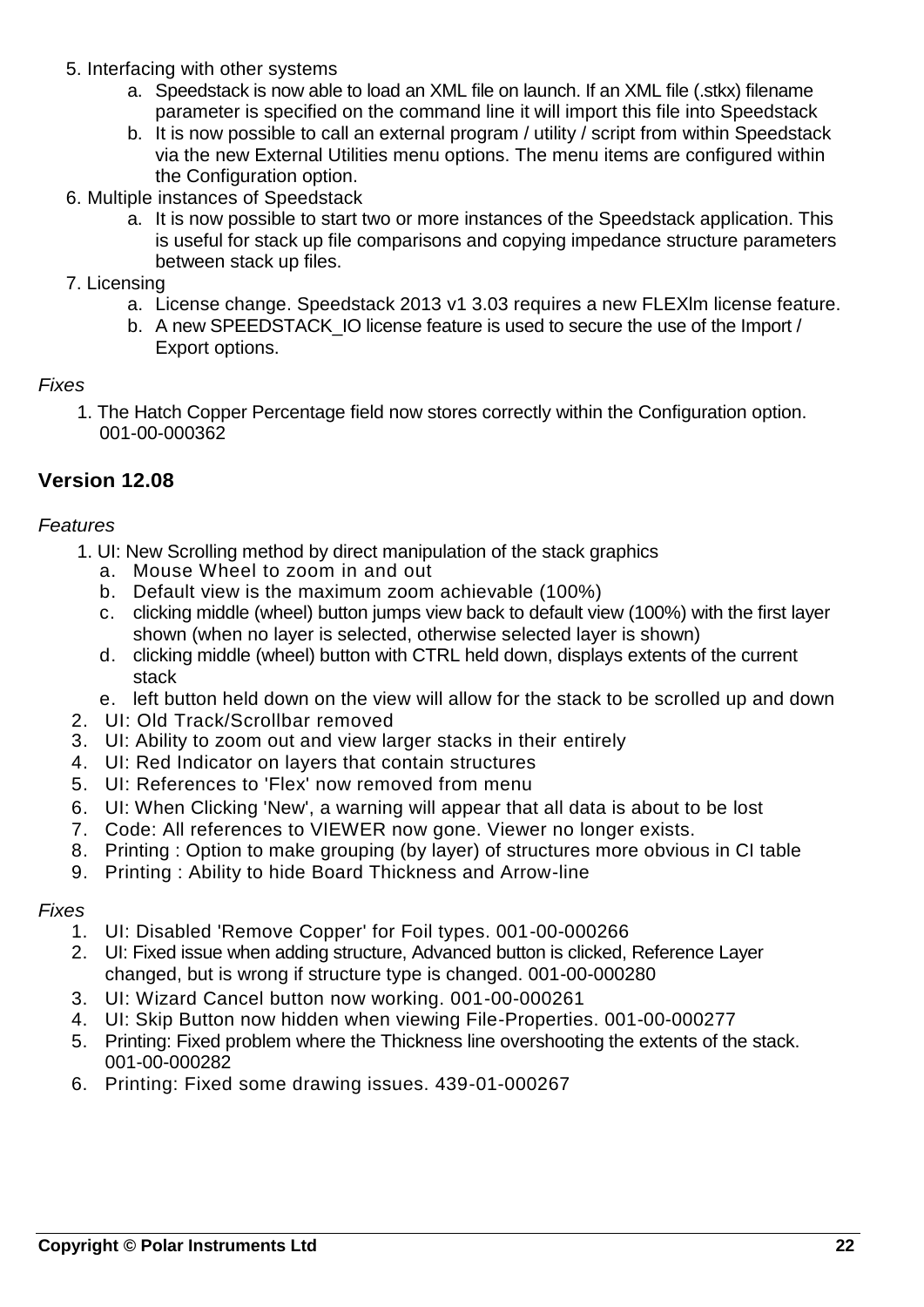## **Version 12.05**

*Features*

- 1. HDI: Added functionality to the Navigator to improve support for HDI builds
- 2. HDI: New option to copy valid drills from Master stack.
- 3. HDI: Sequential Plan: Creates sub-stacks that represents each press cycle in a sequential lamination from Master stack based on foil locations
- 4. HDI: Drill Plan: Creates sub-stacks that represents each press cycle from Master stack based on drill start-end layers
- 5. HDI: Added the ability to create a sub-stack from the current stack selected rather than always creating a duplicate of the Master
- 6. HDI: Added the ability to copy / paste an existing stack
- 7. Error checking for unrealistic parameter values in VMM wizard
- 8. Added a cancel option when exiting Library
- 9. Display indication of whether user is in Material Library or VMM mode on main Editor screen
- 10. URL position changed to avoid clashing with long copyright notices in Printing.
- 11. Added the ability to import the stackup notes from an ascii file
- 12. Renamed Speedflex HDI module to Speedstack Flex / Speedstack HDI
- 13. Updated Configuration | Licensing tab
- 14. Updated splash screen

- 1. UI: Stop stack from scrolling to the bottom layer each time after changes are made
- 2. UI: Most recently added structure is now the one in focus when the structure wizard is closed (001-00-000212 & 001-00-000235)
- 4. Printing: Improved the way custom logo images are scaled
- 5. Printing: Fixed a problem where the dimension arrows are incorrect for large stacks that span multiple pages
- 6. Printing: Fixed blank pages being printed when all tables (stack, drills, impedance) are suppressed
- 7. Printing: Fixed a problem where changing print parameters does not force a refresh when using Win 7 64-bit.
- 8. File I/O: Fixed a problem where V1 2.01 does not open .stk files created in v11 .06 (001-00- 000207)
- 9. UI: Fixed 'F4' toggle for Nav view not working if Navigator has focus
- 10. UI: Fixed problem where The 'View | Open Flex Nav' menu item checkbox does not reflect proper state when the Navigator is closed from the context menu
- 11. License agreement: Updated license agreement
- 12. Material library: Fixed tolerance field bug when Importing CSV for soldermask, ident and coverlay (001-00-000227)
- 13. VMM Sequential/HDI wizard: Fixed bug where Core | Lower Trace | Trace Inverted flag set incorrectly (001-00-000230)
- 14. UI: Fixed bug where highlighted selected structure not always appearing correctly
- 15. File I/O: Fixed bug where Stackup File Properties lost during export to XML. (438-01- 000036)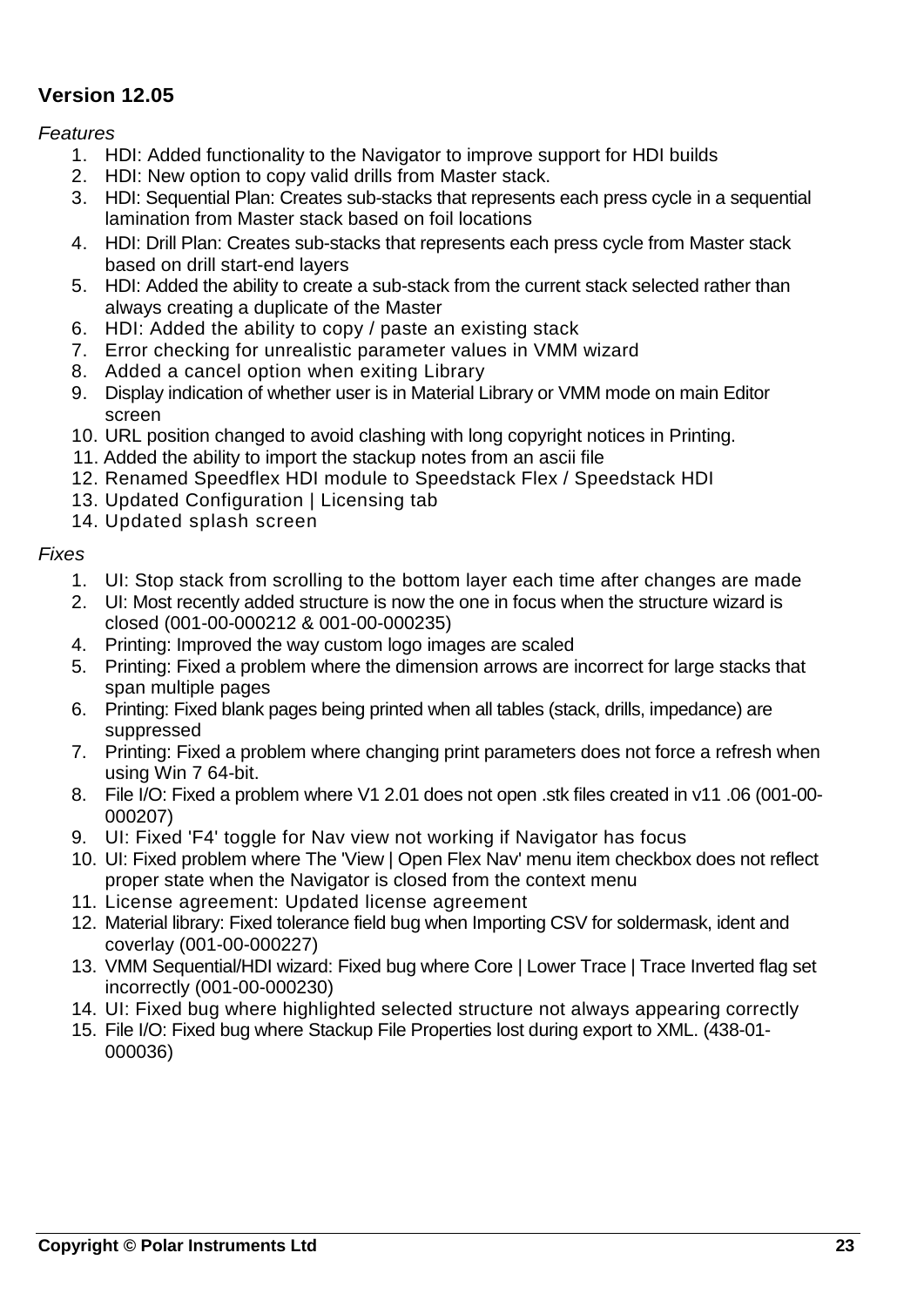## **Version 12.01**

*Features*

- 1. Crosshatch support for Speedstack / Speedflex (XFE). Implements the same crosshatch calculation technique used in the Si8000m / Si9000e
- 2. Enhanced copy / paste structure exchange format (clipboard) to support hatch profile. Hatch Pitch, Hatch Width, Lower and
- 3. Upper Hatch Plane flags are now transferred between Si8000m / Si9000e and **Speedstack**
- 4. Apply Finishing tool bar icon now indicates that finishing has been applied
- 5. Introduce the ability to override the materials colours when printing stack up documents using the technical report
- 6. Improvements to the stack up dimension arrows on the technical report
- 7. Virtual Material Mode wizard dialog improved

### *Fixes*

- 1. Issue with Coplanar Strip 2B structures (without Ground)
- 2. Minor problem when adding structures with no target impedance
- 3. Undo / Redo now supports the addition of sub-stacks
- 4. Importing XML files without structure information sometimes caused an exception
- 5. Issue with Export / Import of XML files containing Flex Cores
- 6. Issue with Export / Import of Peelable libary materials to CSV
- 7. Issue with Coverlays in old sci/stk files causing exceptions

## **Version 11.06**

#### *Features*

#### **Speedstack**

- 1. Definable colours per material
	- a. Have the ability to set and store individual material colours, accessible from the material Properties dialog. When adding a material, the colour is set to the configuration defaults. Stacks loaded from previous Speedstack versions that do notcontain colour information will be set to the configuration defaults. Printing will reflect the colour changes
- 2. Stack browser / search option
	- a. Utilise alternate data streams (ADS) to store summary stack information, including layer count, thickness, copper thickness etc. A search mechanism is provided to allow the user to specify a filter criteria and match the relevant files. On selecting the file it will automatically load it into the stack editor
- 3. Silver Paste support

a. Reuse the foil material to represent silver paste, displayed in silver colour

### **Speedflex HDI**

- 1. Configurable sub-stack display order
	- a. The ability to re-arrange sub-stack order within Navigator now exits. The is useful for HDI builds
- 2. Internal Coverlays
	- a. Enhanced rules now allow impedance structures to be added when coverlays exist internally within stack. When a coverlay is beyond the outer copper it will behave like a coating, whereas when internal it will behave like a bondply / prepreg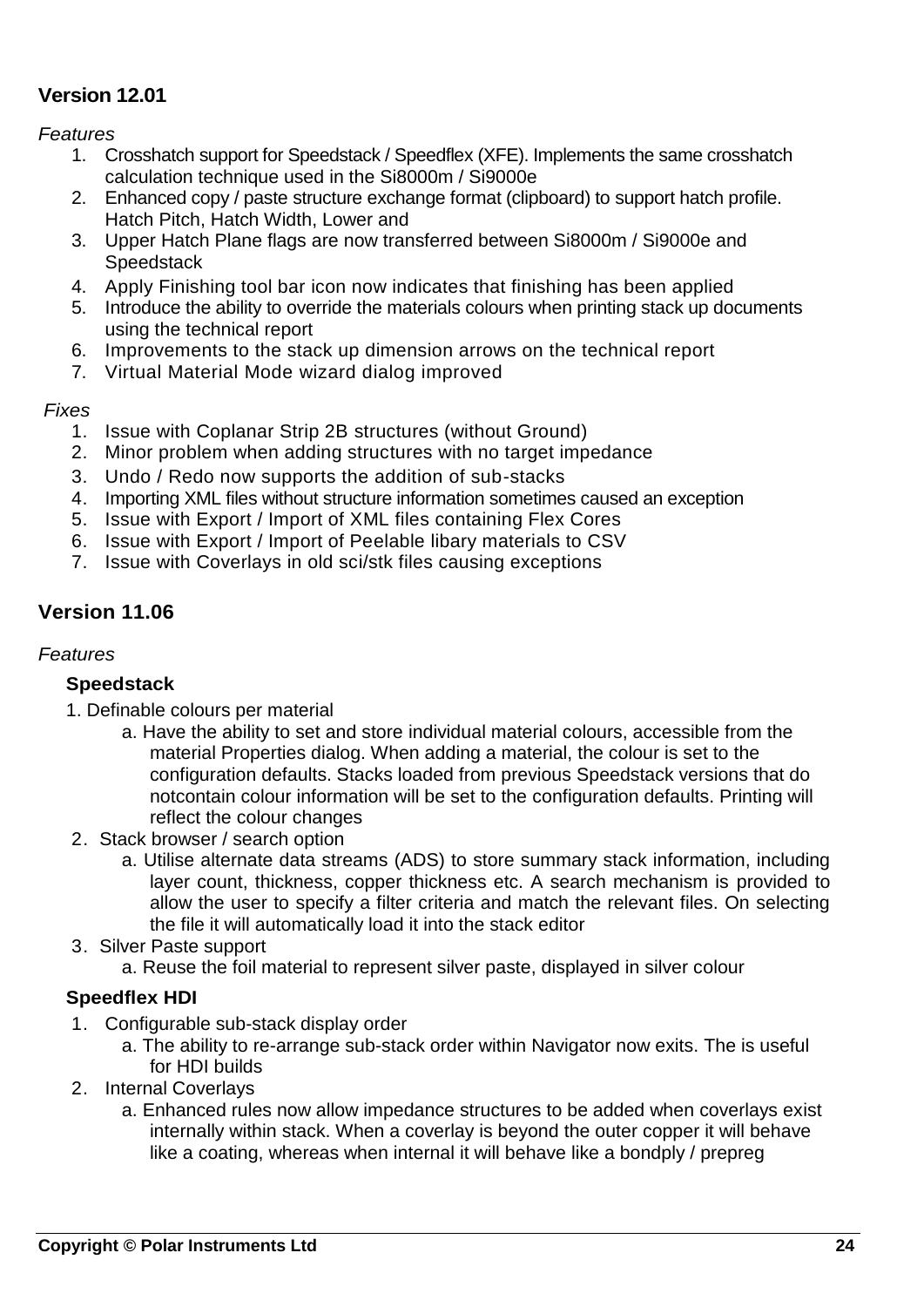- 3. Doublets
	- a. Support situations where two or more flexi cores are present with an air gap in between
- 4. Remove copper from sub-stacks
	- a. Support situations where copper is removed from one side of a core in the substack. Eg. the core has both coppers enabled in the Master but one copper is etched away in the sub-stack.
- 5. Other Speedflex HDI Improvements
	- a. Now includes the ability to rename substacks
	- b. Sub-stack name now printed beneath each stack on technical print overview page

- 1. Numerous fixes addressing known problems in previous version
- 2. Increased stability

# **Version 11.01**

## *Features*

- 1. Improved Autostack algorithm
- 2. Improved Stack Re-Process Option
- 3. Simplified GUI for AutoStack
- 4. New style laser drilling
- 5. New fill types for drilling (None, Copper, Resin, Soldermask)
- 6. New Printing Features (Graphical additions, Drill table)
- 7. Additional Note fields for Impedance structures

- 1. Fixed cause of exception when importing XML with no structures when Project with structures loaded Ticket(325-01 -000770)
- 2. Adding pre-pregs when in Simple Percentage Method now accepts Isolation Distance Settings Ticket 325-01-000775
- 3. Bug importing from XML Mixed Layers with Differential impedances which results in Coplanars is fixed Ticket 325-01-000771
- 4. Removed need to recalculate all structures on loading 409-01-000022
- 6. Fixed Undo/Redo problem with Flex substacks 439-01-000007
- 7. Fixed numerous reported/unreported bugs with AutoStack 325-01-000397, 325-01-000406, 325-01-000408, 325-01-000506, 325-01-000680, 325-01-000725
- 8. Fixed problem with finishing when switching Virtual Material Mode 325-01 -000897
- 9. Fixed problem with loss of structures when no Ground present 325-01-000896
- 10. Fixed exception when switching from AutoStack to Stack Editor when flex stack present 325-01-000889
- 11. Fixed exception when removing sub-stack from stacks containing SSCs 325-01-000860
- 12. 325-01-000808
- 13. 325-01-000819
- 14. Fixed problems with Single sided coppers 325-01-000831, 325-01-000853 and 325-01 - 000888
- 15. Fixed exception thrown under some circumstances when adding a letter to number boxes 325-01-000868
- 16. Fixed exception thrown when switching from AutoStack to Stack Editor when there are fewer structures in the previous Stack 325-01-000871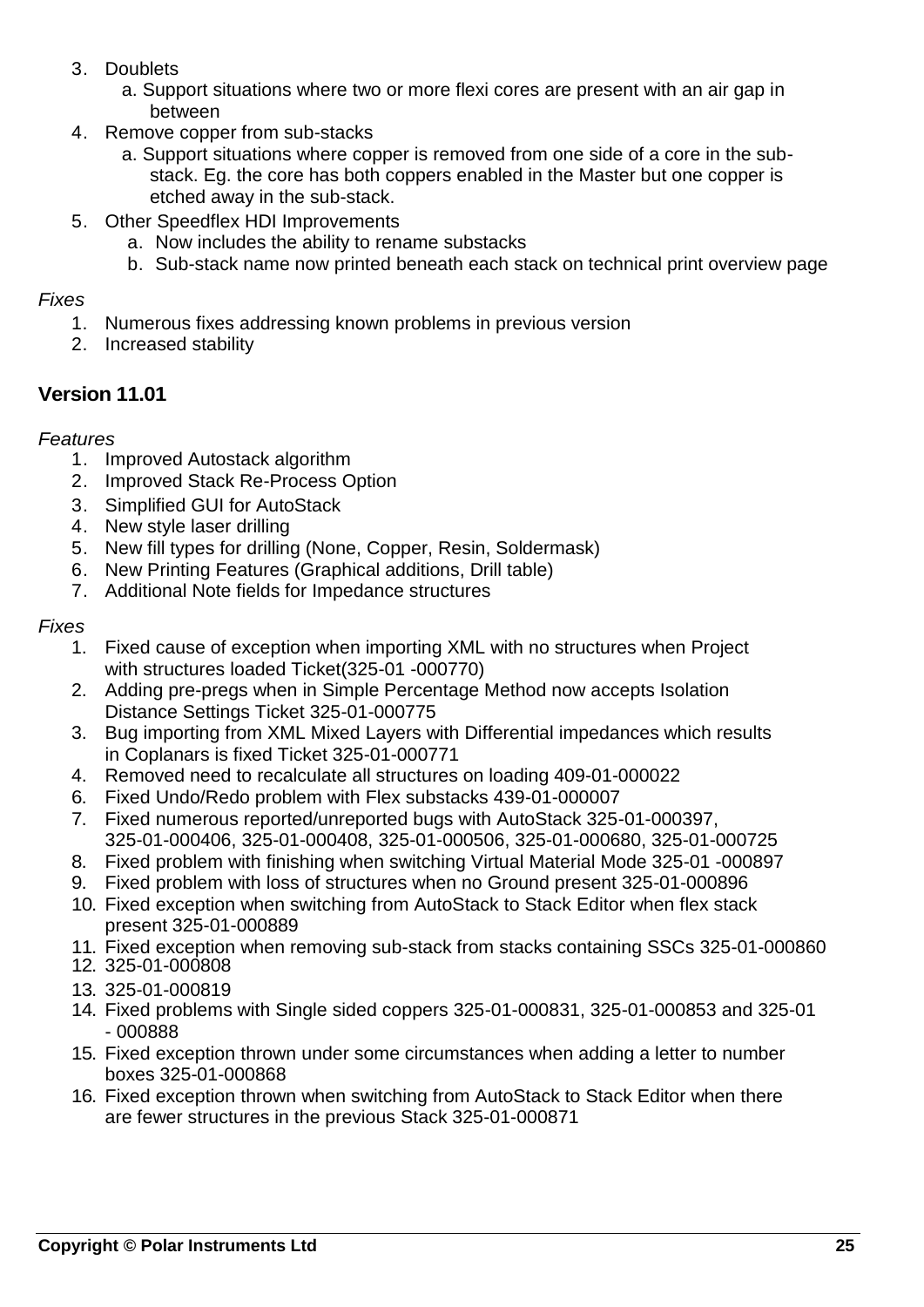# **Version 10.06**

#### *Features*

- 1. Speedstack Express
- 2. Different LayerTypes across sub-stacks, including no copper

### *Fixes*

- 1. Loss of amended data when changing structure parameters then Refreshing (325-01- 000682)
- 2. On Leaving Flex Navigator Focus returns to frmStackUp (325-01-000633)
- 3. Stack Reprocess causes exception when no licence present(325-01-000664)
- 4. Incorrect Reference layers when Flexy Cores present(325-01-000665)
- 5. Mirrored structures not working correctly when FlexiCore present (325-01-000666)
- 6. Excess Resin now unit switching correctly (325-01-000675)
- 7. Layer type buttons now functioning correctly (409-01-000003)
- 8. Property form titles in correct(325-01-000655)
- 9. Problems with Single Sided and Double sided core swaps(325-01-000704)(325-01-000643)
- 10. Prevented the Enabling/Disabling of materials in Master Stack. Many bugs appear to originate in the disabling of materials in the Master stack (325-01-000608) (325- 01 -000630)(325-01 -000631 )(325-01 -000659)(325-01 -000698)
- 11. Upper core having copper inverted when working in Symmetry(325-01-000722)
- 12. Improved performance of Default File Folder, When Opening a Stack/Project the Default folder is pointed to.
	- a. When Saving/Saving As a Stack/Project the source folder is pointed to. (325-01-000636)
- 13. Symmetry Check Not working (325-01-000738)
- 14. Prevent the removal or addition of Coppers while substacks present (325-01-000739)
- 15. Test the validity of stacks before doing a Rebuild (325-01-000740)
- 16. Fix problem with UndoRedo/ with Substacks present (325-01-000737)

## **Version 10.01**

#### *Features*

- 1. New Speedflex licensed module offering rigid flex support
- 2. Additional flexible core, bondply and adhesive materials
- 3. Navigator view that provides an overview of the rigid flex assembly, offering options to add, remove and select sub-stacks
- 4. Printing enhanced to provide an rigid flex assembly overview, plus detailed reports for each sub-stack
- 5. Laser drilling rules enhanced to allow drills to span several layers, with an associated facility in Configuration Options to specify maximum laser drilled layers

- 1. Advanced structures now prevent the mis-specifying of plane layers
- 2. When using Autostack, if the Filters folder has been removed, or incorrectly set, an error could occur. This has now been resolved.
- 3. When using a single-sided core an error was reported when changing layer types. Fixed.
- 4. When selecting coated coplanar structure a calculation issue sometimes occurred, fixed
- 5. The Separation Region Dielectric (REr) parameter is now included in the XML export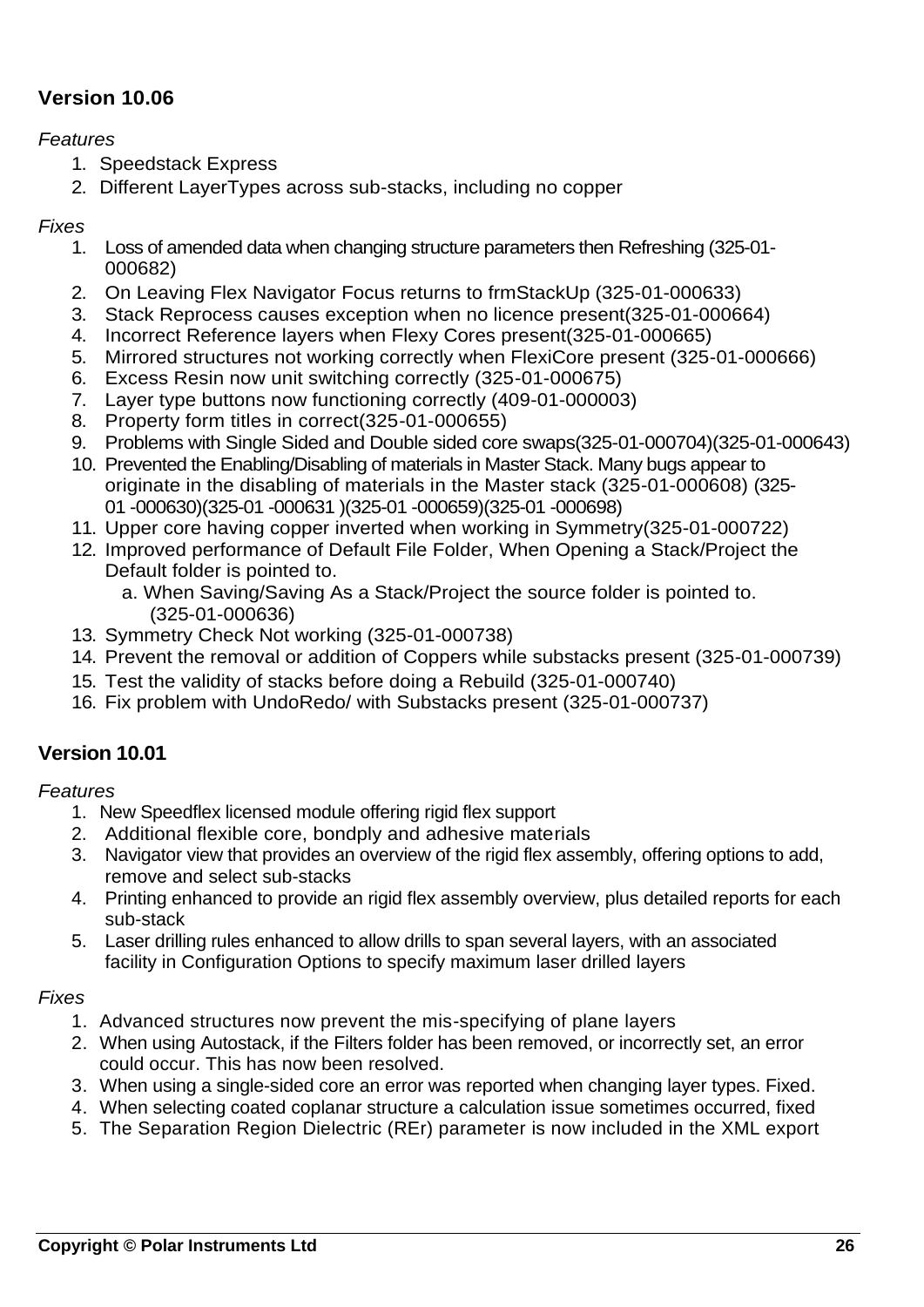## **Version 9.04**

*Features*

- 1. Stack Editor. Option to change layer type from Signal or Plane to Mixed without removing structures.
- 2. Impedance Summary. Add a new tab alongside the Controlled Impedance option to produce a summary of impedance structure status. Provides an overview without having to examine all structures individually.
- 3. Material Library. Add option to sort columns. Add option to apply filters within library dialog
- 4. Copper Finishing. For Laser vias only apply copper finishing to the first electrical layer only.
- 5. Drilling. For mechanical drills remove "invalid drill" rules that prevent controlled depth drill passes from being added to stack. In summary, it should be possible to add a drill from an external to any internal layer
- 6. Autostack. Multiple algorithm enhancements
- 7. Configuration. Some legacy configuration fields exist for Print Technical Report A which should be removed to avoid confusion.
- 8. Tech report. PTH and NPTH mechanical drill holes look very similar on the print out. Change the printed appearance of the NPTH hole so that it is more obvious to the user.
- 9. Tech report has no indication on it that it came from Polar. Introduce a "strapline" that is always printed.

#### *Fixes*

- 1. Auto-loading an ssd file that has been deleted allows user to access auto-generate. This can then cause the software to through an exception error.
- 2. When causing a design logic DRC error by moving solder mask down within stack a exception error is sometimes thrown when using Undo.
- 3. Material Library Import. The RCC sample file included in the C:\Program Files\Polar\Speedstack\Material Library Import\M M folder is invalid.
- 4. When using the Stack Wizard moving the mouse over the help icons causes the help tool tip to appear but they do not close
- 5. Autostack. Resolve issue identified with broadside structures
- 6. Reprocess stack sometimes causes solder mask to disappear when using Edit Sequential/HDI option.
- 8. Overcome form multilingual problems that sometimes occur within the AutoStack feature.
- 9. Tolerance truncation problem. Within the library it is possible to enter a tolerance as a decimal, but when it is placed into the stack it is truncated to an integer.
- 10.Remove tolerance field from non-dielectric materials.

## **Version 9.01.01**

#### *Features*

- 1. Coplanars now permissible on Mixed layers
- 2. Job file import now remembers the definitions
- 3. Increased graphics precision
- 4. Warning message when clearing library
- 5. Impedance structures ordered for printing

- 1. Fixed Lock up state when impossible rules/materials included.
- 2. Fixed Infinity thickness in coverlay graphics
- 3. Fixed zero Tolerance in Properties (again)
- 4. Fixed exception when deleting current constraint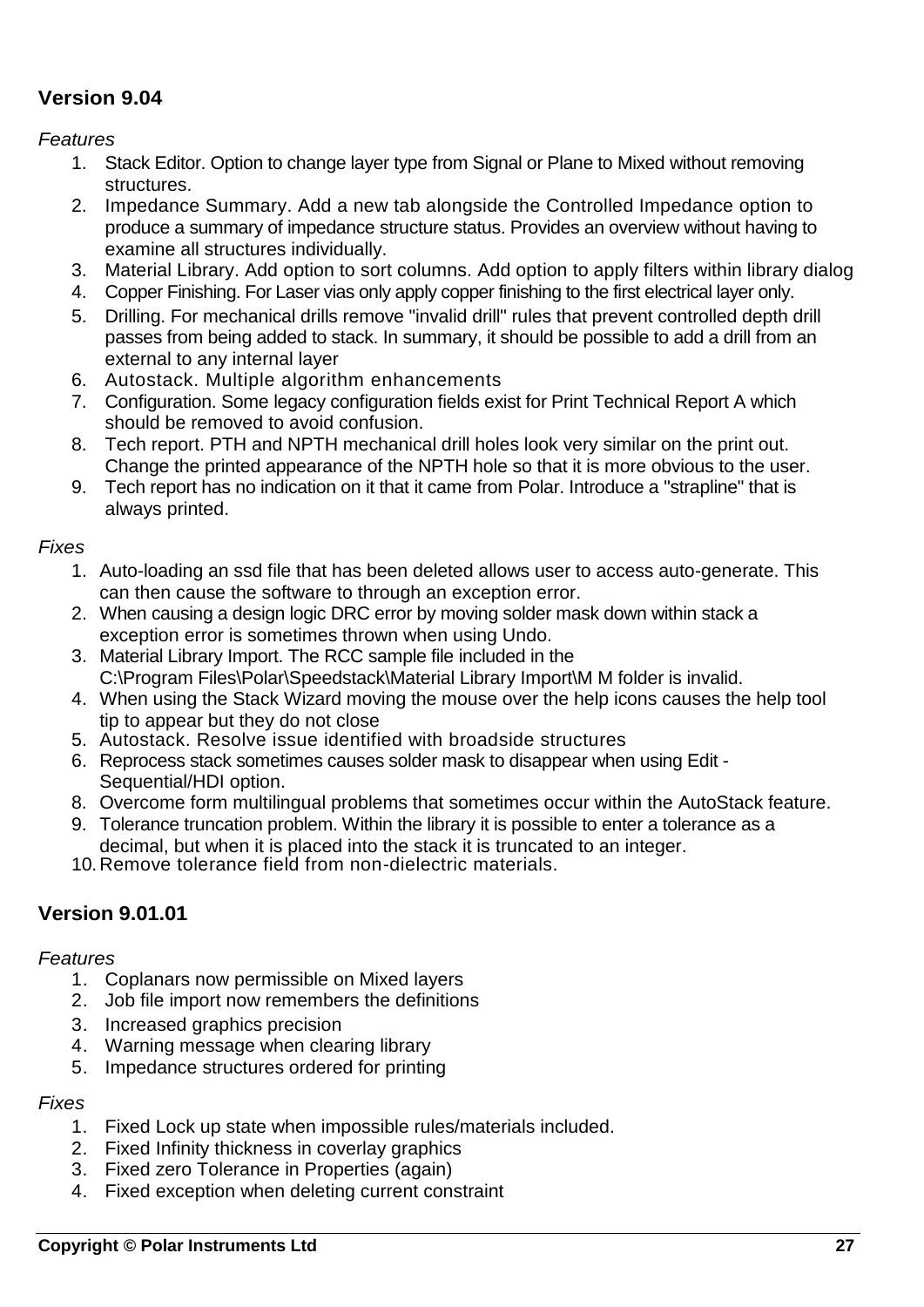# **Version 9.01**

#### *Features*

- 1. Partial Stack Definition in AutoGen
- 2. Rules for Dielectrics
- 3. Laser Drill Rules
- 4. Stack Padding to achieve overall board thickness
- 5. "Mouse Over" stack wizard help
- 6. Drill validation checks
- 7. Preferred core can now be switched off

#### *Fixes*

- 1. Numbering of layers on stack review screen now correct
- 2. Unbalanced coppers now detected in DRC checks
- 3. Exception no longer caused when trying to launch with deleted ssd file
- 4. Unit switching for drill sizes now correct
- 5. Tolerance now visible in Properties
- 6. Exception when loading old libraries now fixed

## **Version 3.25**

#### *Features*

- 1. UCAM .Job Import
- 2. Convert 2 Foils to a Core
- 3. Symmetrical Add Drill
- 4. Symmetrical Move Material
- 5. Symmetrical Delete
- 6. Increase Resolution of tolerances
- 7. Printing New data column 'Processed Thickness'
- 8. Printing Impedance table columns now customisable
- 9. Printing New look Laser drills
- 10. Printing 'Trace 1 In Layer' renamed to 'Impedance Signal Layer' (to avoid confusion)
- 11. Printing 'Trace 2 In Layer' renamed to 'Broadside 2nd Layer' (to avoid confusion)
- 12. Printing Thickness data beside the stack image can now toggle between Actual and **Target**

#### *Fixes*

- 1. Exception Thrown when installing project on some continental machines
- 2. Unit switching being carried out on Upper copper coverage in Selected items information
- 3. Filtering option with Swap material
- 4. Comma related problem with Czech Windows
- 5. Copper coverage percentage on upper copper seems to unit switch
- 6. Printing problem with the thickness data & line (beside the stack image resolved for stacks with non-copper core or single-sided cores

## **Version 3.2**

- 1. All Structures available on Mixed layers
- 2. Unit Switching
- 3. Undo/Redo
- 4. Add Drills to Auto-generate files.
- 5. Extend dielectric constant threshold.
- 6. Export Material Library to CSV
- 7. Export To Coupon Generator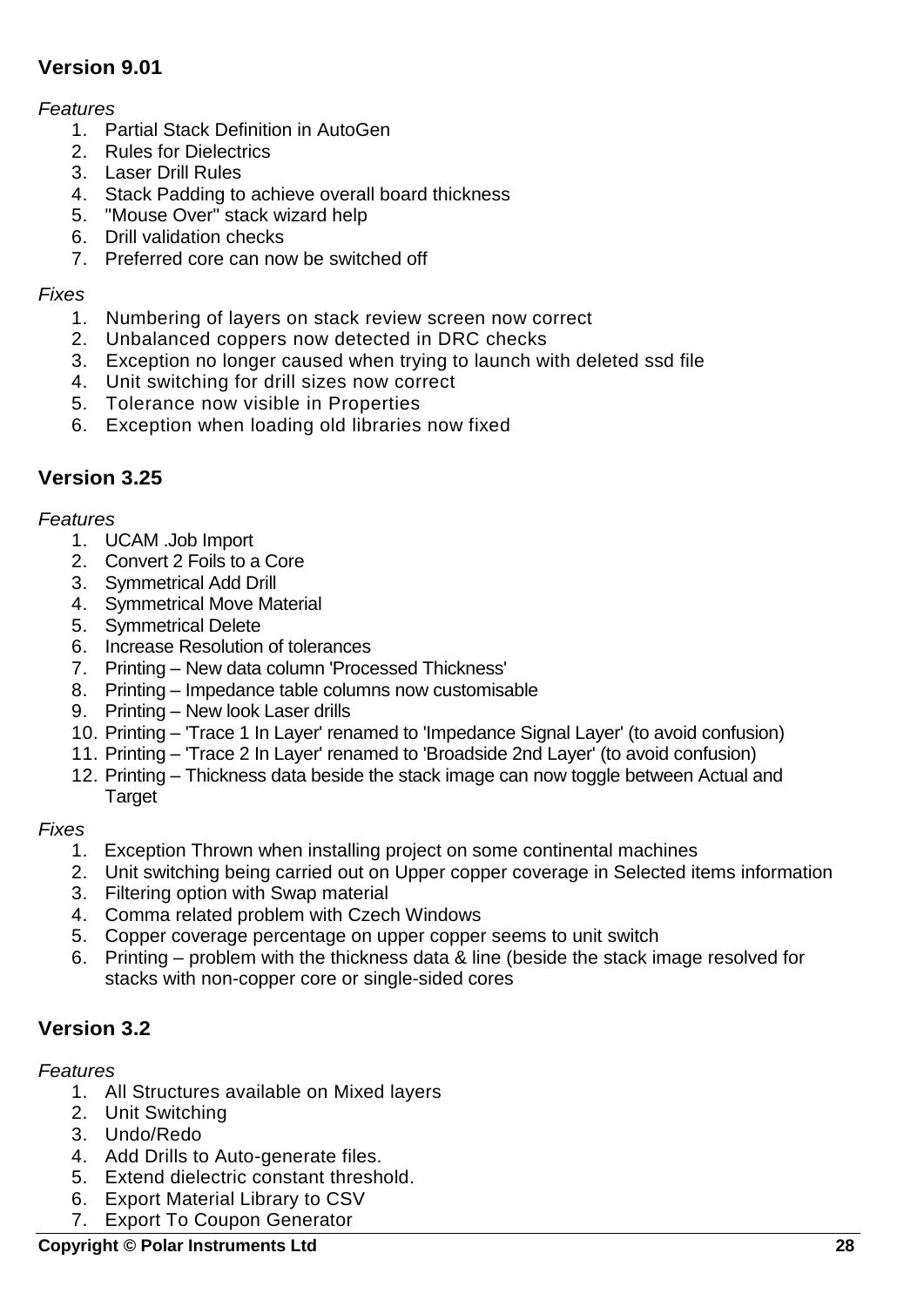- 1. Autogenerate will now accept copper with 0 weight present in Library
- 2. Update Er when default value changed
- 3. Highlighting copper types required to make changing of copper types possible
- 4. Improve final finished height when Auto generating
- 5. Defaults disabled in Defaults screen once stack initialised
- 6. Prevent exception thrown when in Structure wizard
- 7. Make tolerances more intuitive in Autostack
- 8. Si9000e License now being "formally" released
- 9. Prevent exception being thrown when importing a stack with no structures

## **Version 3.0**

#### *Features*

- 1. Add/Swap Non-copper cores
- 2. Re-engineer existing stacks
- 3. New auto-generate GUI
- 4. Add Drills to Auto-generate files.
- 5. Automatic adjustment of impedance and or trace width when goal-seeking to increase the chances of achieving a working stack.
- 6. One-click selection of material for use in auto-generate by means of filters
- 7. HDI and Sequentially laminated stacks now catered for.
- 8. Removed Soldermask from Thickness calculations

#### *Fixes*

- 1. Highlighted Errors reset when scrolling through Structures
- 2. Board thickness error reset when board thickness changes or when DRC switched off
- 3. When manually building a stack an exception error occurred whilst adding materials
- 4. When Excess Resin check selected warning about requiring Excess Resin Fields to be populated occurs when launching app
- 5. When symmetrical mode is turned on and editing the copper coverage say on a core, the copper coverage of the corresponding symmetrical layer is automatically set to 0. However, it should ideally be set to the same value or left untouched.
- 6. Max and min impedance values are reversed on some dialogues
- 7. Column selection dialog found in materials library and Printing B

## **Version 2.2**

- 1. Possibility of adding a broadside structure to a layer that does not contain a core pair.
- 2. Separation incorrectly spelled.
- 3. Column selection dialog; when 'Down' button is pressed with no selection made exception is caused.
- 4. Minimum Allowable Hole Size calculation does not take into account the copper thickness of the exit layer.
- 5. Symmetry makes some auto-generated builds impossible these were not being handled.
- 6. Changing default thickness does not take effect until after closing and restarting Application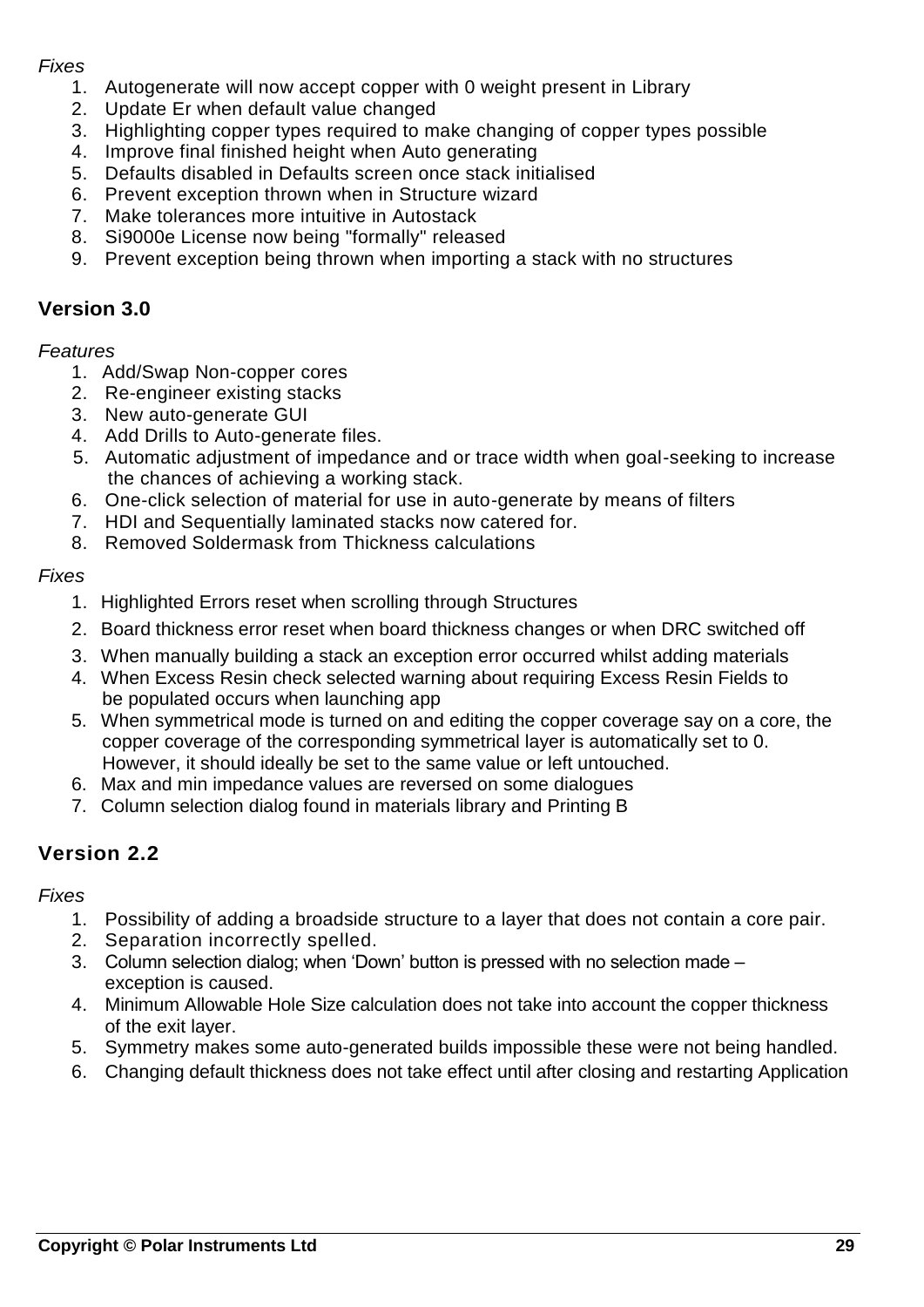## **Version 2.1.2**

*Fixes*

1. Cores with copper etched off not showing up in print.

## **Version 2.1.1**

*Minor Fixes*

- 1. Inability to Load .ssd files without soldermasks
- 2. Problem with core only H1 values where there is more than 1 core for embedded structures
- 3. Prevent continued Goalseeking when Auto-generate already failed
- 4. Ensure Max and Min values correctly displayed in Summary form
- 5. Issues with saving project files

## **Version 2.1**

*Minor Fixes*

1. Editing exception fixed

## **Version 2.0**

#### *Features*

- 1. Ability to auto generate stacks with no dielectric height information
- 2. New material library field for cores: Plane on Both Sides

#### *Minor Fixes*

- 1. When using the mirror function, the extra note fields are now copied correctly
- 2. Missing drills from Report B printout missing when layers are mixed
- 3. Report B printout footer readjusted
- 4. Report B printout now displays a page total
- 5. Report B printout thickness data repositioned

## **Version 1.5**

- 1. New material fields/properties added:
	- a. Cost
	- b . Lead Time
	- c . 5 x Notes
	- d. Panel Size
- 2. New Stack fields/properties added:
	- a. 4 x Revision slots
		- i. Revision
		- ii. Modification
		- iii. Date
		- iv. Editor
- 3. Updated CSV Export
- 4. Updated XML Export
- 5. Updated Materials Library Import
- 6. New, customisable print output